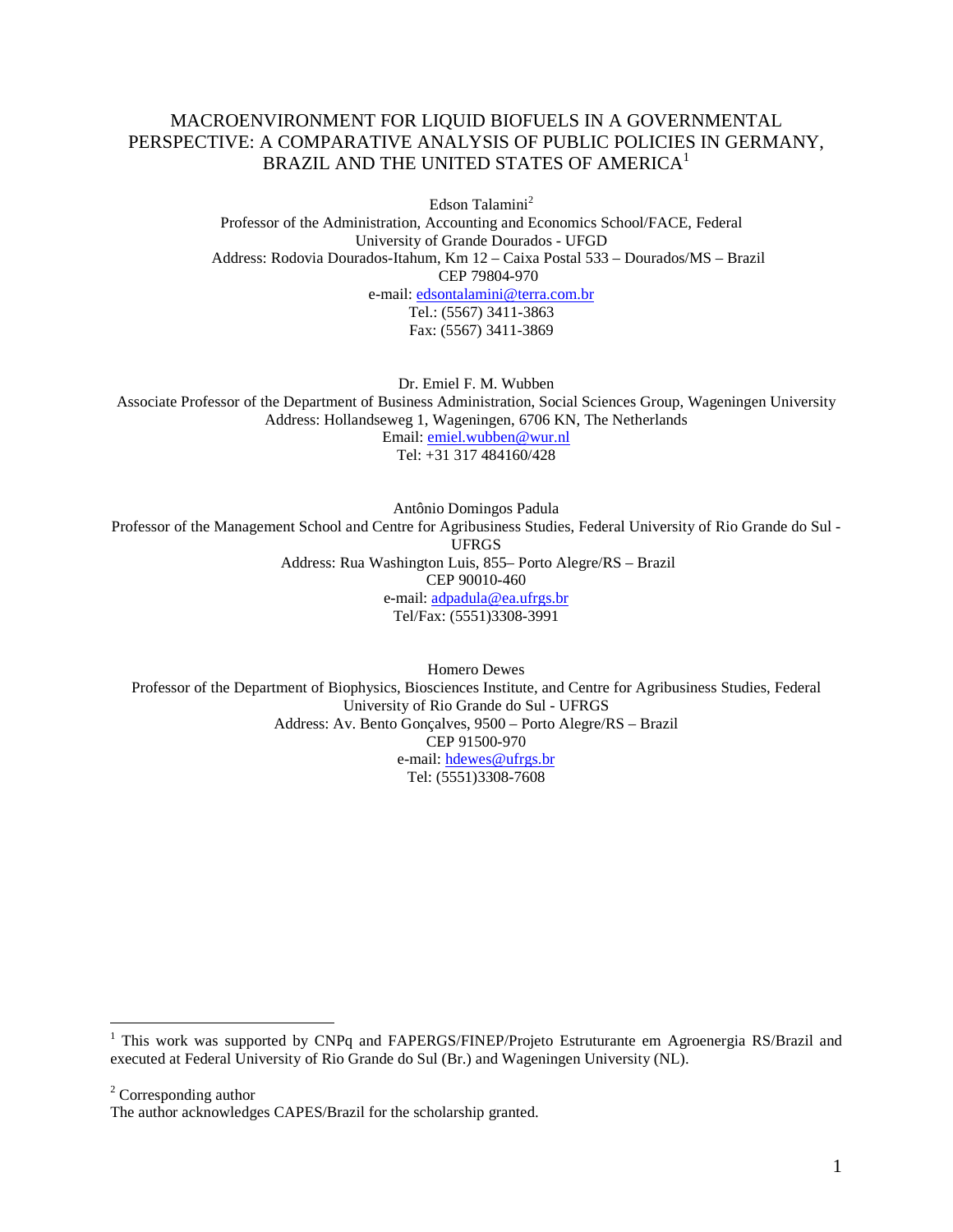### MACROENVIRONMENT FOR LIQUID BIOFUELS IN A GOVERNMENTAL PERSPECTIVE: A COMPARATIVE ANALYSIS OF PUBLIC POLICIES IN GERMANY, BRAZIL AND THE UNITED STATES OF AMERICA

#### **Executive Summary**

This study aimed to identify the dimensions that the German, Brazilian and American Governments used to configure the macroenvironment for liquid biofuels over time and to test for similarities between the Governments in the configuration of this macroenvironment. Documentary research was carried out on official public policies and program documents on the topic of liquid biofuels. Documents covering the ten year period from 1997 to 2006 were collected into a data base. This base consisted of 168 documents from the German Government, 624 from the Brazilian Government and 854 from the American Government. Text Mining was used to extract knowledge from the texts by the application of a specific analysis structure built on macroenvironmental dimensions as expressed by their respective dimensional words (*dwords)*, which were previously selected based on their usage frequency in the knowledge fields related to each dimension. The results indicate that the macroenvironments for liquid biofuels, as considered by each of the analyzed Governments, differ in their respective macroenvironmental dimensions. The Technological, Geopolitical and Environmental dimensions are those most used by the German Government. The Brazilian Government favors the Technological and Geopolitical dimensions. On the other hand, the Environmental and Technological dimensions are most frequently used by the American Government. The macroenvironment configuration also showed variations over the analyzed period in the three Governments. Homogeneity Tests confirm the existence of differences between the dimensions considered by each Government. Some managerial implications are suggested. It was possible to use new Information Technologies to extract useful knowledge on the liquid biofuels macroenvironment from a large quantity of text information. This means that organizations related to biofuels and to other fields as well may use such resources to carry out environmental scanning, making such data relevant for strategic planning of their activities.

Keywords: Bioenergy, Business environment, Environment scanning, Text Mining, Macroenvironmental Dimensions.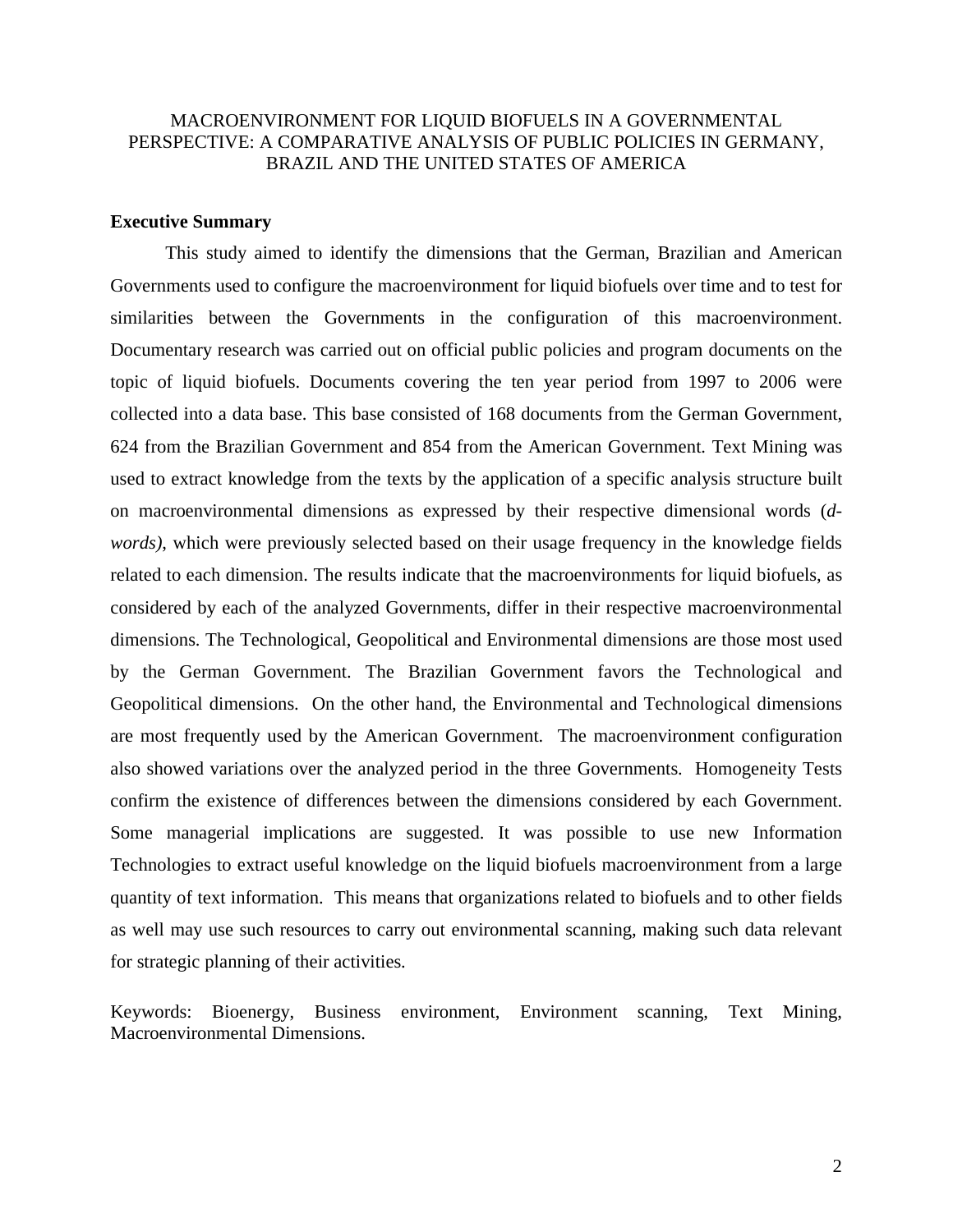### MACROENVIRONMENT FOR LIQUID BIOFUELS IN A GOVERNMENTAL PERSPECTIVE: A COMPARATIVE ANALYSIS OF PUBLIC POLICIES IN GERMANY, BRAZIL AND THE UNITED STATES OF AMERICA

#### Abstract

This study had the purpose of identifying the dimensions under which the Governments of Germany, Brazil and the United States have configured the macroenvironment for liquid biofuels and testing for similarities between the Governments in the configuration of this macroenvironment. Research was carried out on official Government documents on the topic 'liquid biofuels'. Text Mining was used to extract the required knowledge. The results indicate that the macroenvironments for liquid biofuels configured by the analyzed Governments differ in the use of the macroenvironmental dimensions both to the peculiarities of each geopolitical space, and over time.

Key-words: Bioenergy, Business environment, Environmental Scanning, Text Mining, Macroenvironmental Dimensions.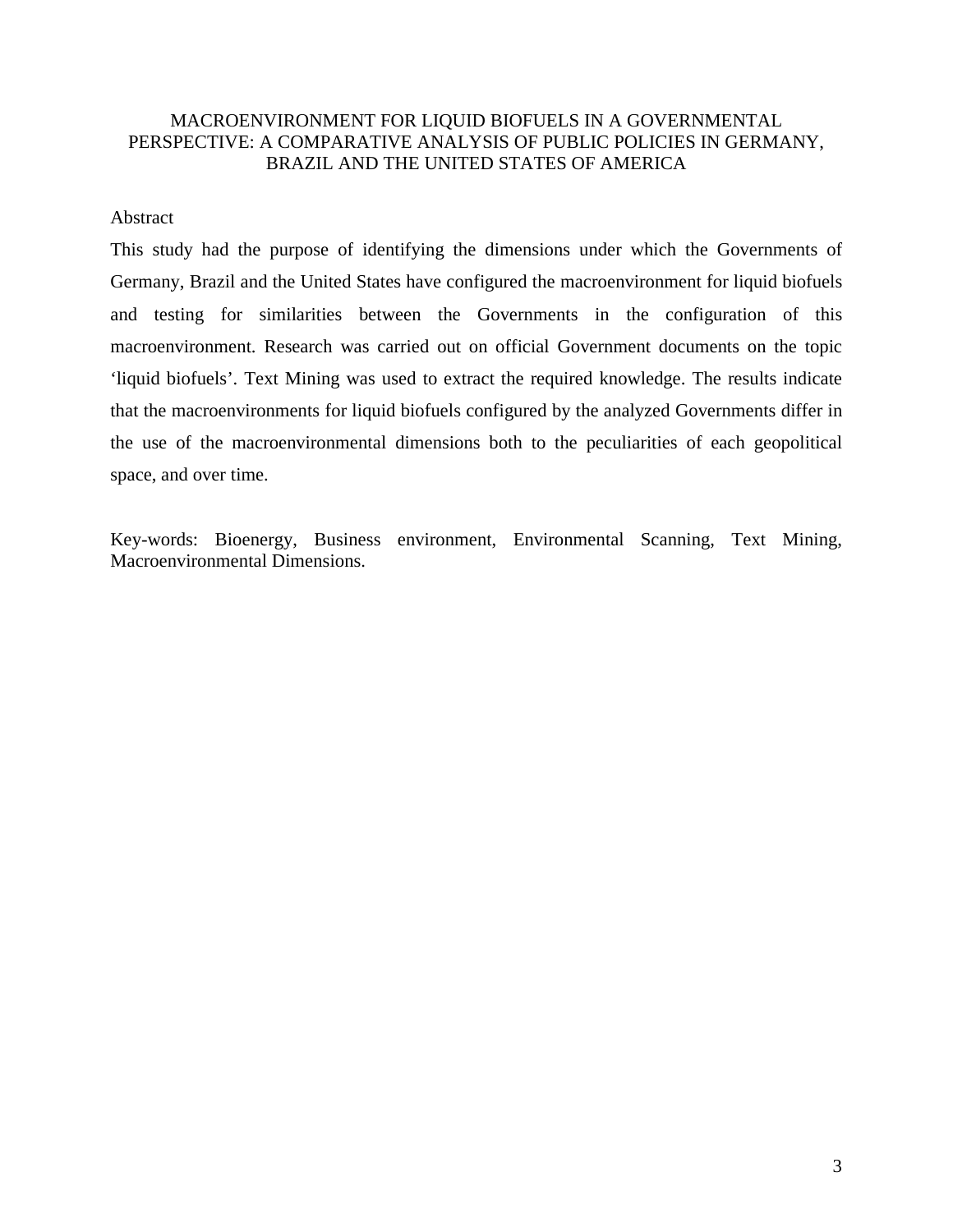# MACROENVIRONMENT FOR LIQUID BIOFUELS IN A GOVERNMENTAL PERSPECTIVE: A COMPARATIVE ANALYSIS OF PUBLIC POLICIES IN GERMANY, BRAZIL AND UNITED STATES OF AMERICA

### INTRODUCTION

The global warming attributed to the burning of fossil fuels seems to be one of the main causes for the contemporary emergence of liquid biofuels, in particular ethanol and biodiesel, as a renewable energy source. However, there is evidence to suggest other influential areas of perception and expressions of society, the understanding of which may be relevant for the growth and consolidation of regional or international markets for liquid biofuels. The configuration of the business environment for the emergence of liquid biofuels may be expressed by means of macroenvironmental dimensions, categorizing liquid biofuels, are categorized by the Governments of different countries. The macroenvironment configuration for liquid biofuels in each country may be influenced by the contents of the governments' discourse as a means of social expression and the impacts it has by means of interactions with the society.

For public offices and companies alike it is important to know what directs the development of a sector.When monitoring the business environment under which to carry out their strategic plans concerning biofuels, the organizations involved identify macroenvironmental dimensions, categorize information accordingly, and direct their investment strategies accordingly. In this regard, the Government plays a paramount role in the supply of information to support decision-taking in companies' strategic planning. Companies interpret the signals of the government's prospects on a certain matter, as the direction and orientation of public policies.

According of the IEA data (2004a,b), the growth in the liquid biofuels production has changed differently between countries. The main liquid biofuel producers are: Brazil (12,342 million tons), United States (10,847 million tons) and Germany (1,138 million tons). In recent years, even though the liquid biofuel production has increased everywhere with recognition of environmental problems related to fossil sources, different macroenvironmental dimensions seem to affect the investments in biofuels in the different countries.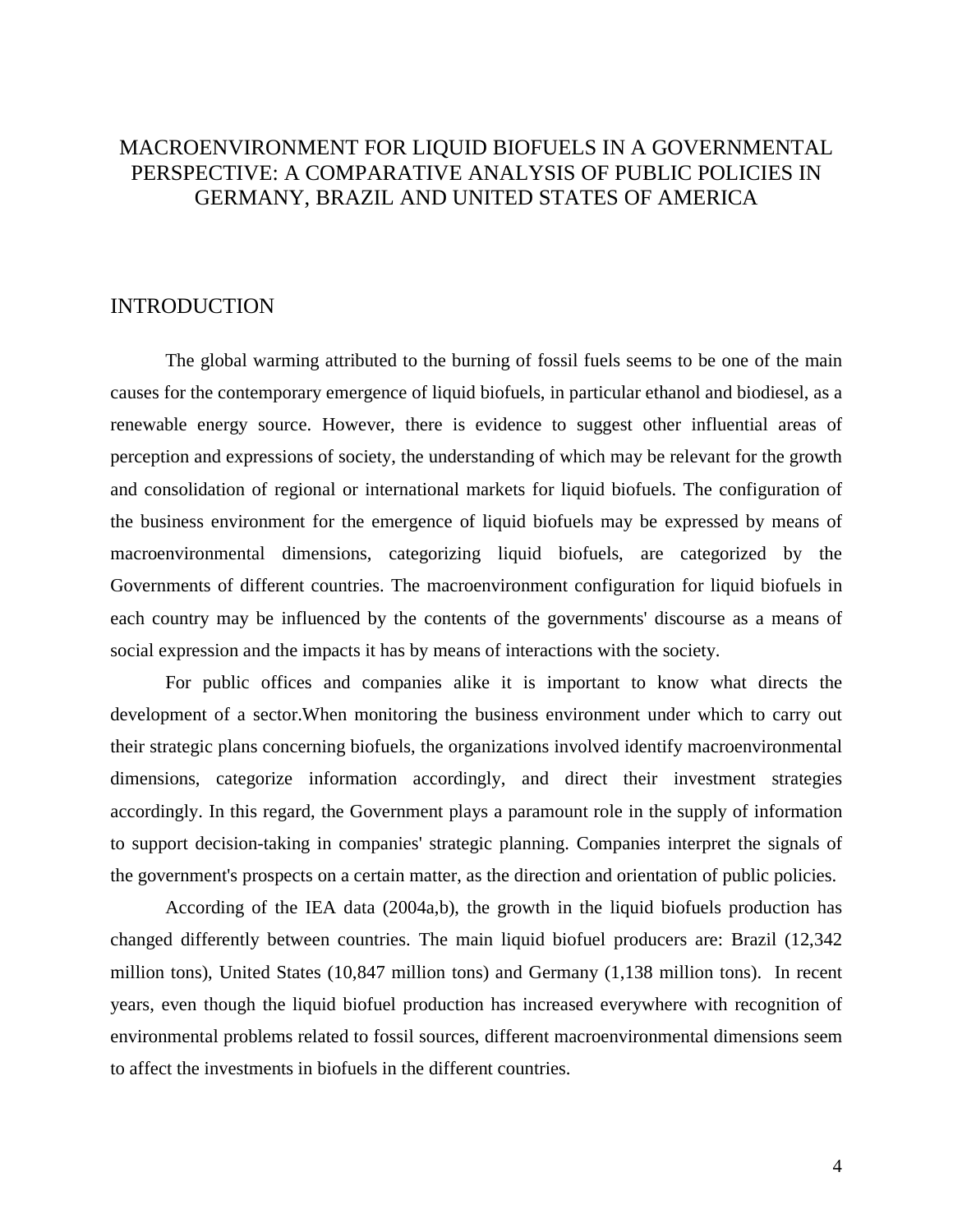In Brazil, for instance, it could be argued that the initial macroenvironmental configuration for the liquid biofuel production was based on the political dimension, considering the public policies focused on the replacement of petroleum byproduct, which resulted in the implementation of the National Alcohol Program – PROALCOOL in 1975 (Decree no. 76,593, 1975). However, the recent public policies of the Brazilian government may indicate a change in the macroenvironmental configuration for liquid biofuels within the country, more focused on the social dimension, as evidenced by the strategic priorities of the Agroenergy Program (Brazil, 2005).

Regarding the United States, the environmental dimension seems to be absent from the macroenvironmental configuration for the liquid biofuel production as far as determined by the American Government. Although the United States has the highest greenhouse gas emission levels on the planet, it was the only developed or industrialized country to refuse to sign the Kyoto Protocol for greenhouse gas emission reduction (Kintisch & Buckheit, 2006; PK, 1997). Other macroenvironmental dimensions, such as economical, political and geopolitical could be more relevant in their context of discussions on liquid biofuel production. According to IEA data (2007), in 2005-2006 the United States imported more than twice its domestic petroleum production. Recent conflicts within the Middle East could be closely related to this high oil import dependency, making geopolitical issues relevant to the American biofuel macroenvironment. At least, this, can be derived from the goals of the Bush Government, in a statement of the President to the Congress, when he stressed the need to "…promote energy independence for our country... urge to pass these matters (*use of biofuels*), for the good of both our environment and our economy" (Bush, 2006).

Finally, in Germany, one may expect the liquid biofuel production to be associated with environmental and cultural dimensions, as European consumers concerned with environmental issues are moving to environmentally-correct products, as stated by Reusswig, Lotze-Campen and Gerlinger (2003), Büttner and Grübler (1995), Rimal, Moon and Balasubramanian (2005) and Willer and Yussefi (2005). Alternatively, it may as well be associated with the political and economical dimensions as represented by the following events: first, the passage of the *Renewable Energy Act* on April 1<sup>st</sup> 2000, the target of which is to increase the use of renewable energy sources to 12.5 %-point by 2010 and 20 %-point by 2020 (Germany, 2000); second, the Directive 2003/30/EC dated May  $8<sup>th</sup>$  2003, which established the target of using 2 % of biofuels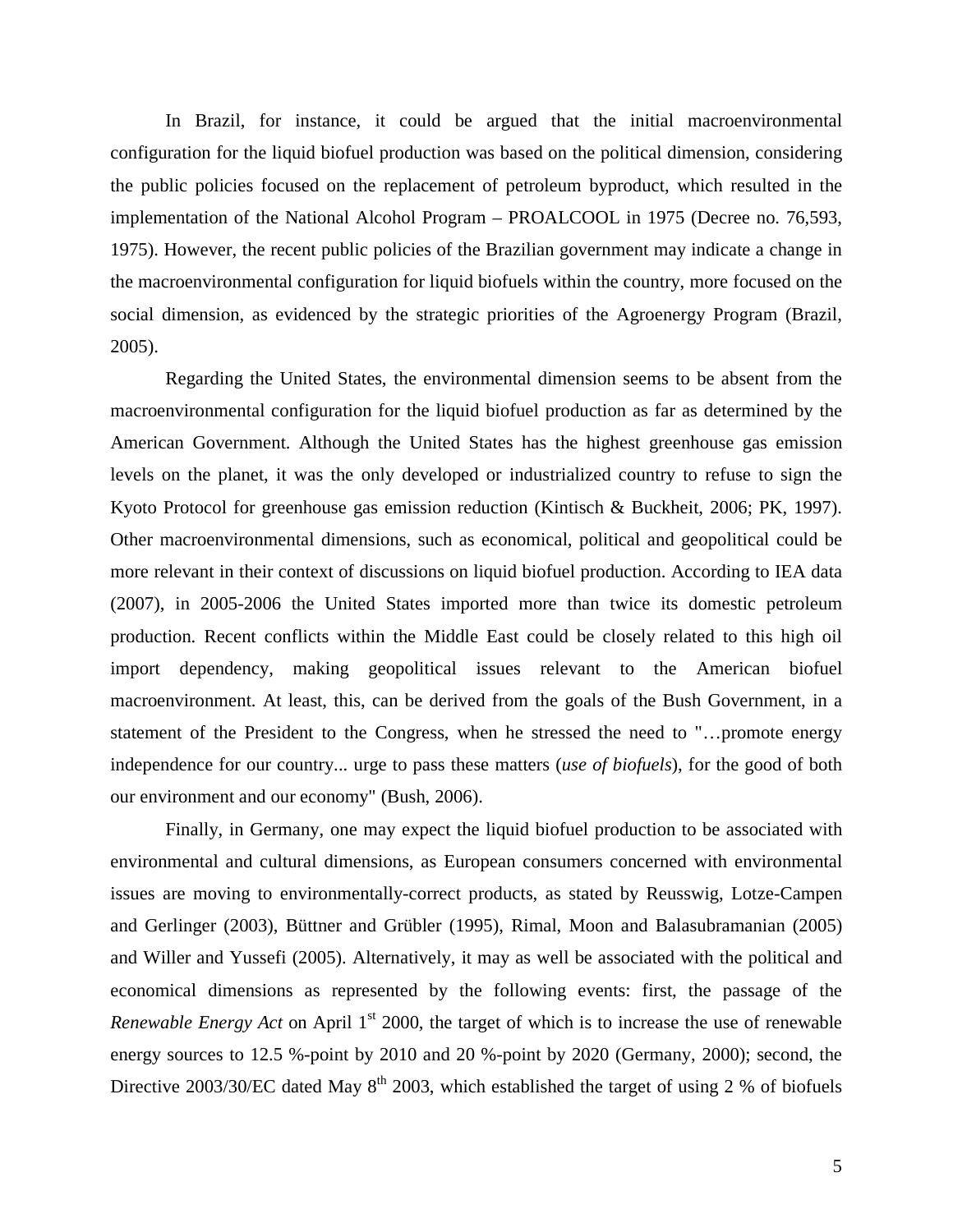added to fossil fuels until 2005 and 5.75 % (later 4%) by 2010 (EC, 2006); and third, Germany has the largest tax incentive in the European Union for the production of liquid biofuels, which amounted to €0.47/liter in 2004 (Frondel & Peters, 2006).

 These three examples illustrate that, even though the expansions in the production and use of liquid biofuels has emerged under the environmental banner in the global macroenvironment, other macroenvironmental dimensions may explain the increment in the production of different countries, depending on specific characteristics of each geopolitical space. Therefor this paper is based on the following three presumptions: first, economic agents decide on their investments by means of a strategic plan; second, strategic plans, oriented at the growth of liquid biofuel production are directly related to the initial macroenvironmental analysis and interpretation stage; and third, the Government, as an important means of social expression, participates in and strongly influences the macroenvironmental configuration. Given these presumptions the paper answers the question, under which macroenvironmental dimensions have the Governments of Brazil, United States and Germany configured the macroenvironment for liquid biofuels over time? Are there similarities in the macroenvironment configuration accomplished by the Governments of these countries? This study had the purpose of (1) identify the dimensions under which the Governments of Germany, Brazil and United States have configured the macroenvironment for liquid biofuels over time, and (2) test for similarities between the Governments of these countries.

In order to achieve the proposed purposes, the remainder of the article is structured as follows. Following this introduction, section two presents a literature review on the Macroenvironment Analysis, highlighting the environment concept in the business field, the dimensions which compose the macroenvironment, the steps of macroenvironmental analysis, with prominence for the scanning step and the use of new technologies of the information for the accomplishment of this process. The third section describes the methods and procedures, enphasing the documental research as the method and the gathering of documents and the Text Mining process as procedures. In the fourth section the results are presented and analysed, putting enphasis on the performance of Government of each country over time and on the analysis of similarities between Governments. Finally, the fifth section presents the main conclusions from the study.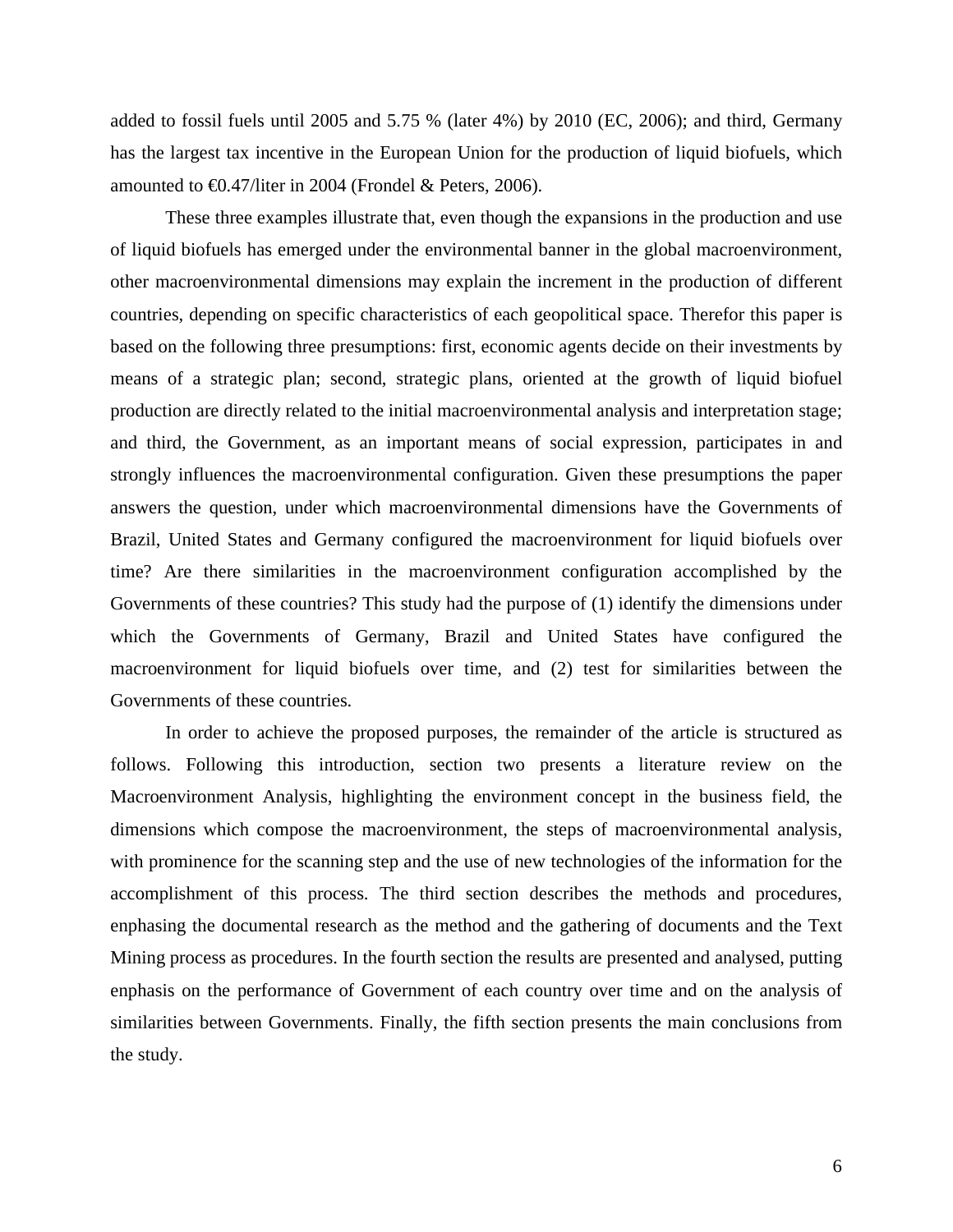### MACROENVIRONMENT ANALYSIS

In their widely-used book on strategic management, Johnson, Scholes and Whittington (2008) identify the presence of three basic and required core elements for the strategic planning process: strategic position, strategic choice and strategy into action. The first core element concerns the evaluation of impacts of the external environment, internal resources and competences of firms, and expectation and stakes of interest groups on the strategy to be adopted. The analysis of the environment in which the organization is located is actually the first step of strategic planning for all reputed writers of strategy-handbooks, like Grant (2008), Wheelen and Hunger (2008), Thompson and Strickland (2009), David (2009), and Leidecker and Bruno (1984).

This prioritizing of the environment in strategic analysis goes back to Dill (1958). In his study, the author stated that the influences of the restrictions imposed by the environment were essential for the science of management, since the behavior of firms depend on autonomous environmental circumstances in which the firms are located, and how these are interpreted and turned into action by managers. Likewise, Terry (1977) states that the environment is the prime determiner of the form and behavior of an organization. Although criticized by adherents of the resource-based view in management (e.g. Rumelt, 1991, Barney & Hesterly, 2008) the environment is still the starting-point in almost all strategic planning.

But what is the environment? What are the variables that compose it? A widely accepted definition in the literature is that proposed by Hall (2004), for whom the environment represents all those elements existing beyond the limits of the organization that may influence, directly or indirectly, the organization. In the management field, Thomas (1974) comments that the term environment should be understood as in the open systems approach. According to the writer, one should attach great importance to the idea that, since organizations exist in a dynamic environment, their resources are strongly affected by the forces of this environment.

 As for the variables that make up a certain environment, it is necessary to identify which environment level is being analyzed. Thomas (1974), and in a similar manner Leidecker and Bruno (1984), proposes three different environment levels: general environment, operational environment and internal environment. In other words, the environment of a firm is made up of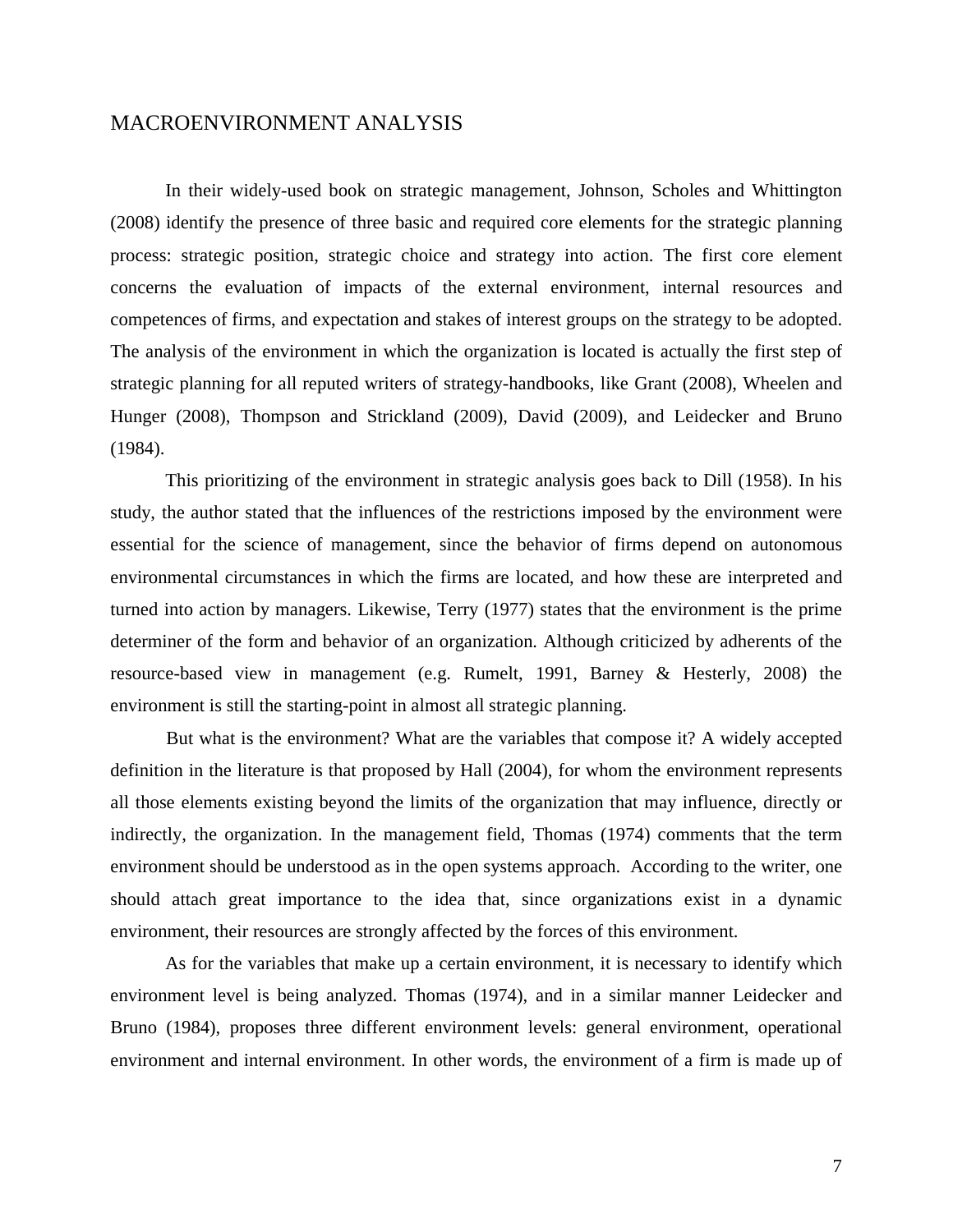layers ranging from generic to specific. The general environment is made up of social, political, regulatory, economic and technological conditions existing in a national or global context.

With the purpose of utilizing macroenvironment analysis for strategic planning, the variables found at the level of the general environment are usually grouped in factors or dimensions. When defining which dimensions or factors make up the general or macroenvironment, some writers use additional or supplementary dimensions to those originally proposed by Thomas (1974). A summary of the macroenvironmental dimensions used by some writers is presented in Figure 1.

As a conclusion about the dimensions that make up a given macroenvironment, it could be said that a single or preferred set of dimentions does not exist. The variety and number of dimensions seem to depend on the line of business of a certain industry. However, a specific set of dimensions is found to be recurring among the consulted writers: the dimensions represented by the PESTEL acronym (see Figure), as proposed by Walsh (2005) and Johnson, Scholes and Whittington (2008), seem to cover most classifications of a macroenvironment. We confer to this standard.

| <b>Writers</b>                  | <b>Macroenvironment Dimensions</b>                                           |  |  |  |
|---------------------------------|------------------------------------------------------------------------------|--|--|--|
| Thomas $(1974)$                 | Social, Political, Regulatory, Economic and Technological                    |  |  |  |
| Fahey and King (1977)           | Economic, Political, Regulatoy, Social, Cultural, Technological, Energy,     |  |  |  |
|                                 | Marketing/Industrial and Financial                                           |  |  |  |
| Preble, Rau and Reichel (1985)  | Legal, Economic, Political, Competitive, Technological and Cultural          |  |  |  |
| Ginter, Duncan<br>Capper<br>and | Economic, Political, Social, Technological and Regional                      |  |  |  |
| (1991)                          |                                                                              |  |  |  |
| Costa (1995)                    | Political, Economic, Social and Technological - PEST                         |  |  |  |
| Leonidou (1997)                 | Physical, Demographic, Sociocultural, Economic, Political/Legal<br>and       |  |  |  |
|                                 | Technological                                                                |  |  |  |
| Fleisher and Bensoussan (2002)  | Social, Technological, Economic, Ecological and Political or Legal - STEEP   |  |  |  |
| Walsh (2005); Johnson, Scholes  | Political, Economic, Sociocultural, Technological, Environmental and Legal - |  |  |  |
| AND Whittington (2008)          | <b>PESTEL</b>                                                                |  |  |  |

Figure 1 – The different macroenvironment dimensions according to different writers Source: prepared by the authors based on the consulted writers.

Following the determination of the concept and dimensions that make up the macroenvironment of firms, it should next be understood how the macroenvironment investigation process for the preparation of the strategic planning is carried out. Ginter and Duncan (1990) and Ginter, Duncan and Capper (1992) state that the macroenvironmental analysis process is made up of four interrelated activities: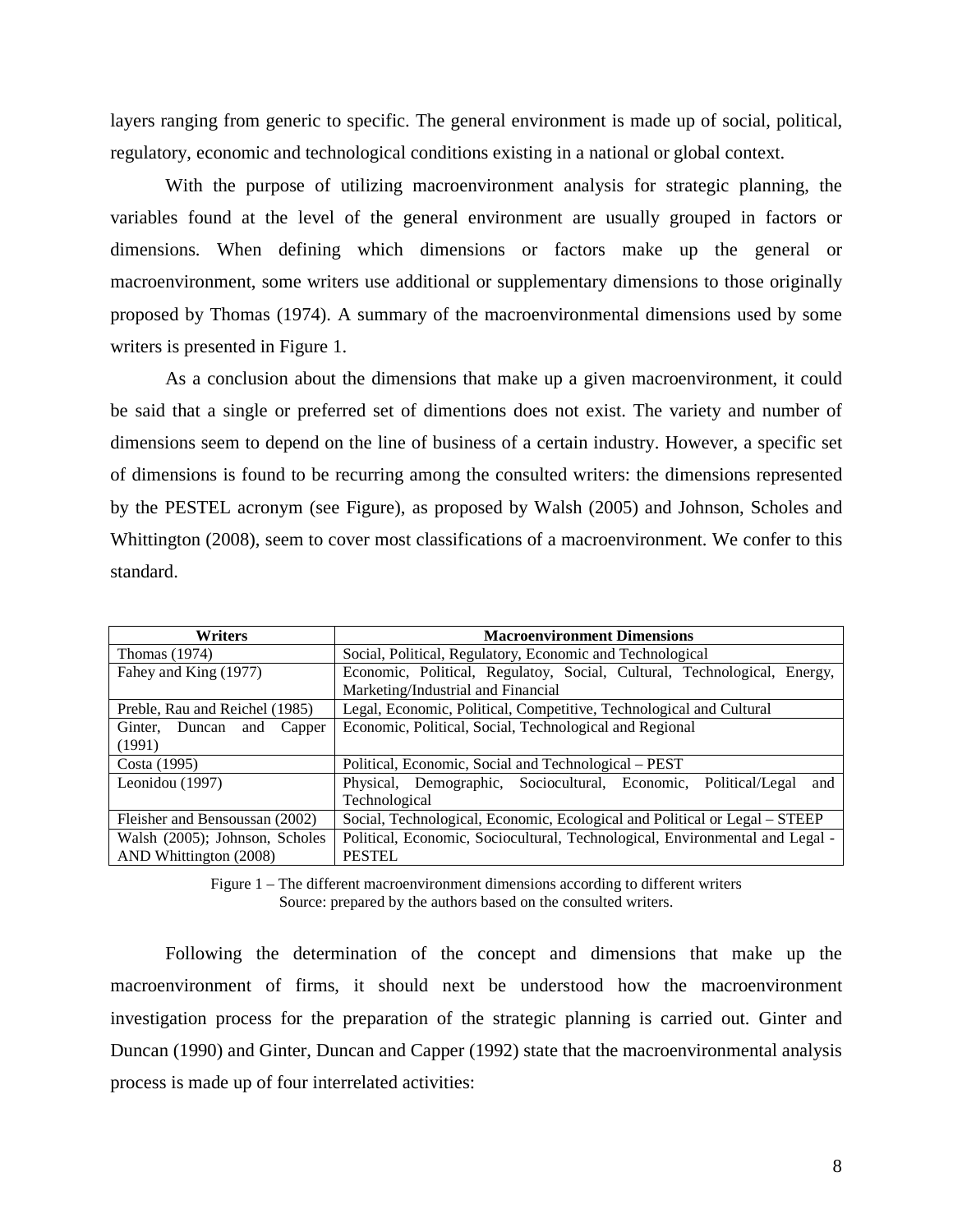- a) *scanning* scanning the macroenvironment means to investigate the threat signals and possible opportunities that may affect the business;
- b) *monitoring* the activity of monitoring the macroenvironment is associated to the process of tracing the issued identified in the investigation process;
- c) *forecasting* it is the process of estimating forecasts of directions, scope, speed and intensity of environmental changes on a plausible basis; and,
- d) *assessment*  the process of assessing the projected trends for the organization in terms of its relationship with the external environment.

These steps are also present in the strategic planning model proposed by Bates  $(1985)^3$ . Based on these four steps in the macroenvironmental analysis, it can be concluded that the scanning process is the first step and one of the main elements of strategic planning. This paper focuses on this scanning of the macroenvironment. Therefore, it is important to understand how firms carry out this scanning: What kind of information is usually accessed? What are the information sources? And, how is this information processed?

 By studying the strategic planning processes, the first conclusion one reaches is that there are different levels for the deployment of scanning techniques by firms, and even the intensity of use by the same firm may vary over time (Fahey & King, 1977; Fahey, King, & Narayanan, 1981; Stubbart, 1982). However, in an environment marked by speed and intensity of changes, macroenvironmental scanning is highly recommended to monitor the strategy of firms. Costa (1995) highlights some of the reasons why the deployment of a systematized analysis of the environment of the organization is relevant. In its essence, 'scanning' is a process based on the search and treatment of information on a certain macroenvironment.

 Ginter, Duncan and Capper (1992) illustrate clearly how the macroenvironment scanning process captures and treats information. Figure 2 shows that, before scanning, the various pieces of information about the general macroenvironment and the specific sector environment are dispersed. Although the information may be available, the identification of any pattern turns out to be a daunting task. After the the scanning process, the result is a set of categorized, organized, accumulated and assessed information. The illustration demonstrates that scanning is a sorting filter for the pieces of information accessed by the firms or industry, so that, after its application, the macroenvironmental patterns may be identified and assessed.

 3 The author defines the model as MAPing: *Monitor*, *Analyze* and *Predict*.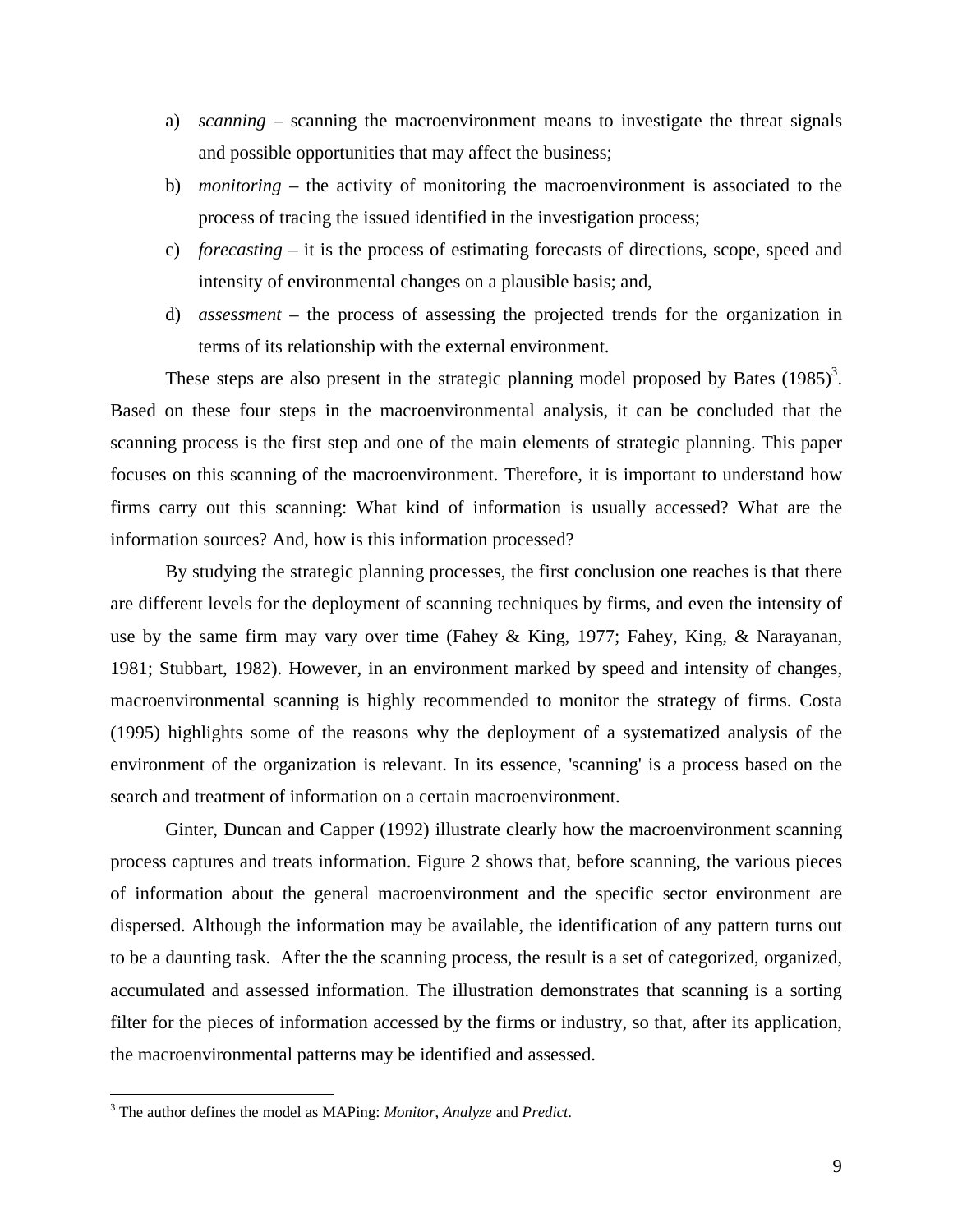What are the different information sources used for the purpose of the macroenvironment scanning process? Figure 2 shows that information is the raw material which feeds the monitoring process. By analyzing different studies in this field, it was possible to detect the presence of two information sources: company internal and external, which in turn can be subdivided into: personal and impersonal sources. The studies of Keegan (1974), Ginter and Duncan (1990), Ngamkroeckjoti and Johri (2000) and Jogaratnam and Law (2006) show that the main information sources are still the people inside or outside the organizations.

 However, evidently more recent studies in the scanning field have drawn the attention to the importance of the World Wide Web as an information source. The Internet has promoted a significant growth in the information volume available for decision-taking. Auster and Choo (1993, 1994), Choo (1994, 1999), Liu (1998), Choo, Detlor and Turnbull (2000), Liu, Turban and Lee (2000) and Decker, Wagner and Scholz (2004) are just some of the studies conducted in recent years drawing attention on the importance of electronic information sources for business executives.



Figure 2 – Treatment of information through the 'scanning' process Source: Ginter, Duncan and Capper (1992, p. 255)

 If on the one hand access to information was made easier, we find that, on the other hand, there is the difficulty of analyzing such a large volume of data and information so as to extract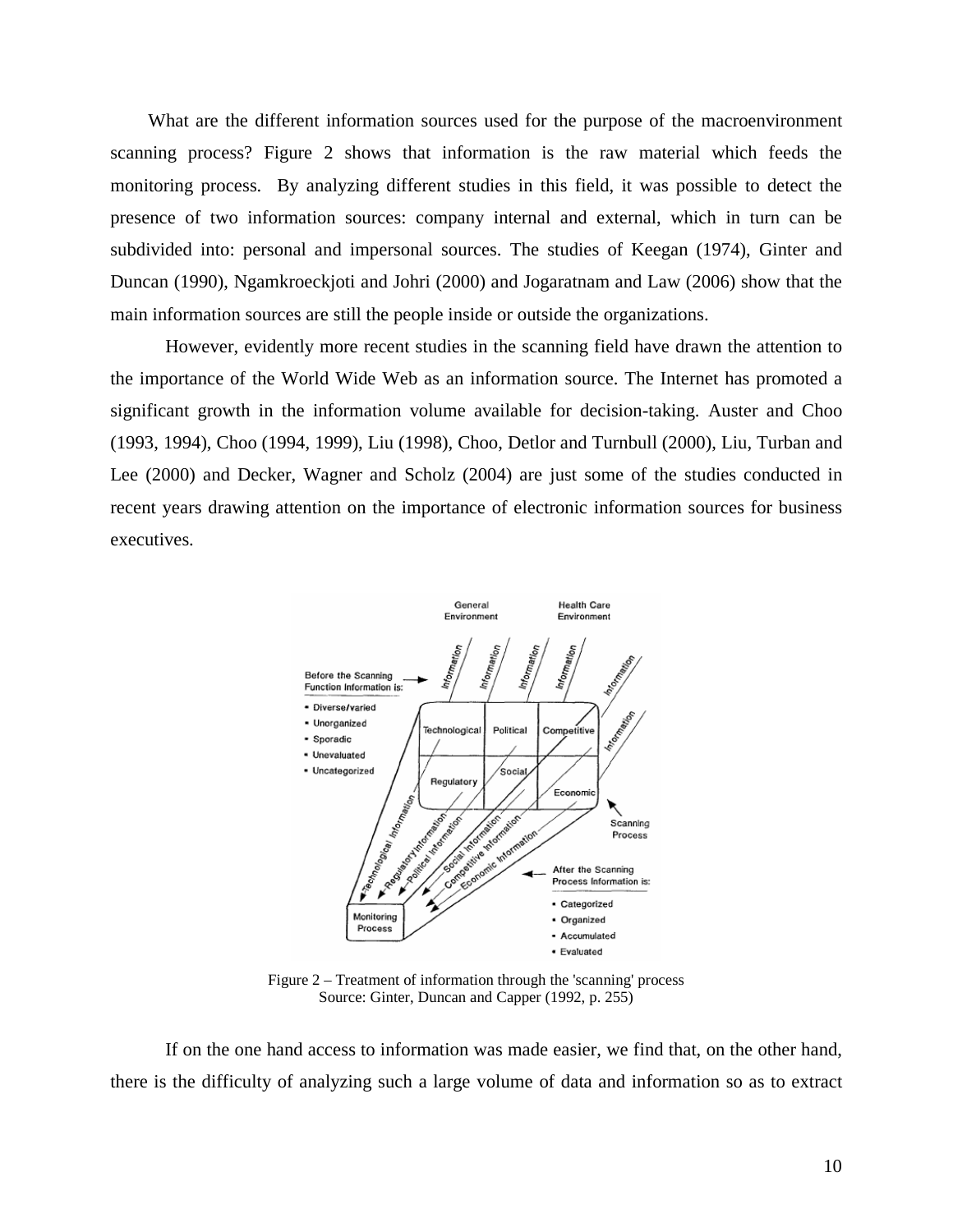the essential elements for planning the organizations' activities. The solution to this problem seems to be the combination of: (i) the theory and concept of scanning the macroenvironment; and (ii) new information technologies (ITs) developed for electronic data treatment so as to extract a reduced and structured set of pieces of information. The studies of Liu (1998), Myers (1999), Wei and Lee (2004), Decker, Wagner and Scholz (2004), Aasheim and Koheler (2006) are examples that the electronic 'scanning' of macroenvironmental dimensions tends to be a powerful tool to better understand the current global environment, where information is in abundance, and in digital form.

 Within the set of new techniques and technologies for macroenvironmental scanning, the use of Text Mining is being discussed and presented as one of the intelligent techniques for the treatment of a large amount of information. In his book on this topic, Halliman (2001) discussed the use of Data Mining in depth and shows practical applications both to determine macroenvironmental forces and to analyze scenarios. We will take up Data Mining, in line with Halliman (2001) and Lau, Lee and Ho (2005) who used Text Mining as an analysis tool to identify macroenvironmental dimensions associated to the business environment in the communication and hotel industries.

#### METHODS AND PROCEDURES

 In order to identify the dimensions under which the Governments of Germany, Brazil and United States have configured their macroenvironment for liquid biofuels over time, a documental analysis was made of related official documents of the Governments of these three countries. Karanikas and Theodoulidis (2002) and Hale (2005) have confirmed that the information contained in several kinds of written documents is representative of the documented phenomenon. In order to turn such information into manageable knowledge, the concept of Knowledge Discovery in Text, and Text Mining techniques were used (Halliman, 2001). The Text Mining procedures adopted followed a structure based on the studies of Liddy (2000), Karanikas and Theodoulidis (2002), El Wakil (2002), Silva et al. (2004) and Hippner and Rentzmann (2006). As stated, Germany, Brazil and United States were chosen as the geopolitical spaces for our macroenvironmental analyses, because they are the main liquid biofuel producers, according to IEA (2004a) data.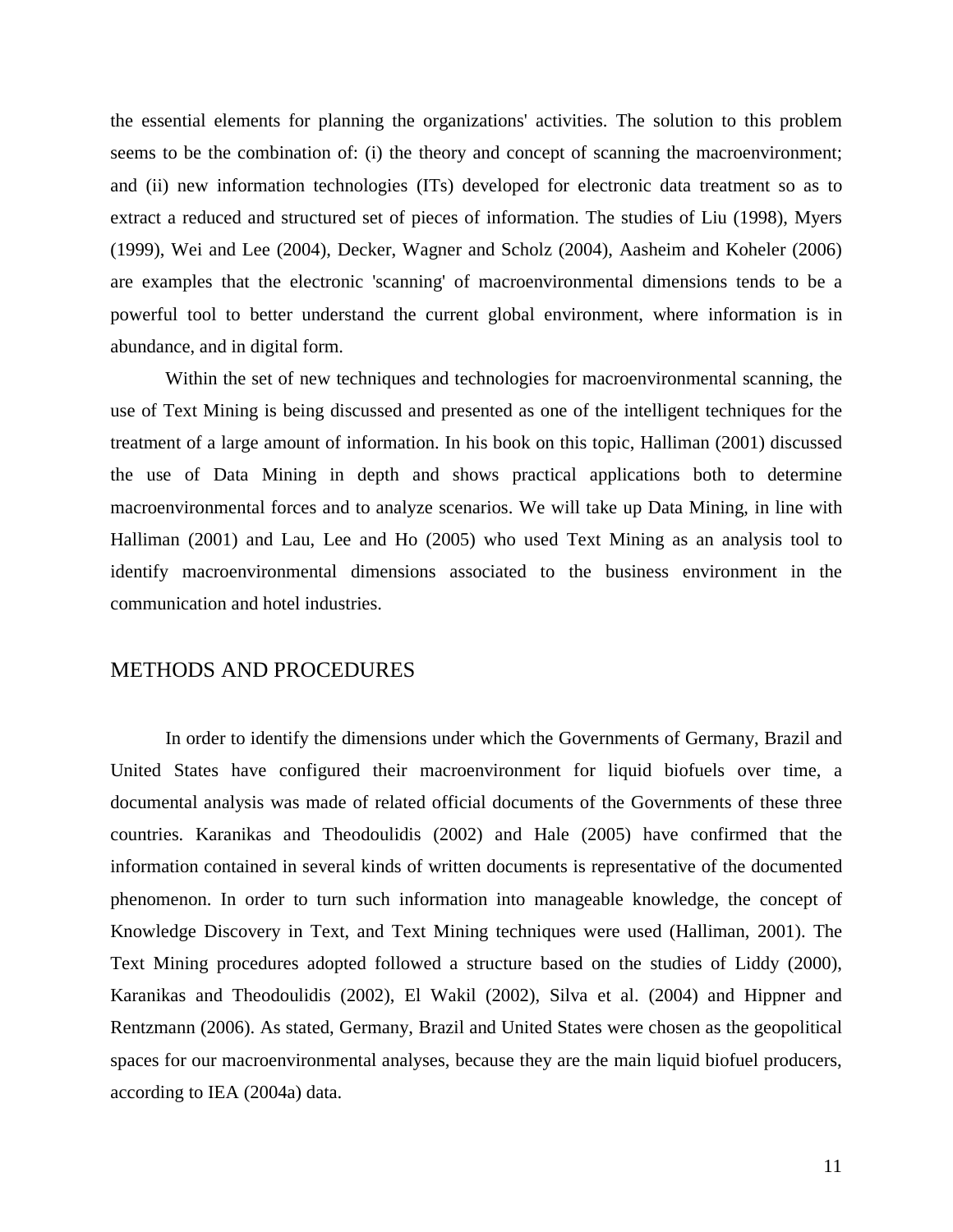The selection of governmental documents from each country was conducted by using a list of key-words (see Figure 3) representative of the "liquid biofuels" research matter, considering the frequency of their occurrence in the literature dealing with matters related to bioenergy, biobased economy and biofuels.

#### BIOFUEL, BIOFUELS, BIO-FUEL, BIO-FUELS, BIODIESEL, BIO-DIESEL, ETHANOL, BIO-ETHANOL, BIOETHANOL, BIO-OIL, ALCOHOL

Figure 3 – Key-words related to liquid biofuels. Source: prepared by the authors

The listed key-words, plus some related key-words were used in the document collection step. It will be self-evident, that in the case of Brazil and Germany, the equivalent key-words were also used from Portuguese and German idiom, respectively.

The stated key-words were used to search and trace relevant governmental documents in various sources of the German, Brazilian and American Governments available in the World Wide Web. Therefore, homepages from most if not all Ministries, Federal Secretariats and Self-Governing Entities, were visited, plus search engines available in the related homepages themselves. It is important to note that any information available in "Press Room" sections of searched sources was excluded from consideration. The reason is that we wanted to minimize the impact of ordinary political and electoral discourses, and focus our search on documents that were representative of the official policies and programs of the Governments.

What did the data gathering entail? The search and collection of Government documents, and the construction of the preliminary database began on the first week of February 2007 and was completed by the last week of June 2007. A ten-year period was analyzed in this research: 1997-2006. Taking into accounting the volume of scientific publications verified along the last decades, it is noticed that liquid biofuels has outstanding in the last ten years. The documents were stored in three different textbases: Germany, Brazil and United States. By the end of this process we had collected 170 documents from the German Government, 673 documents from the Brazilian Government and 865 documents from the American Government, totaling 1,708 government documents.

 In the following step, the electronic contents of the documents were transferred to a specific document base built with the aid of the QDA Miner<sup>®</sup> software, preparing the documents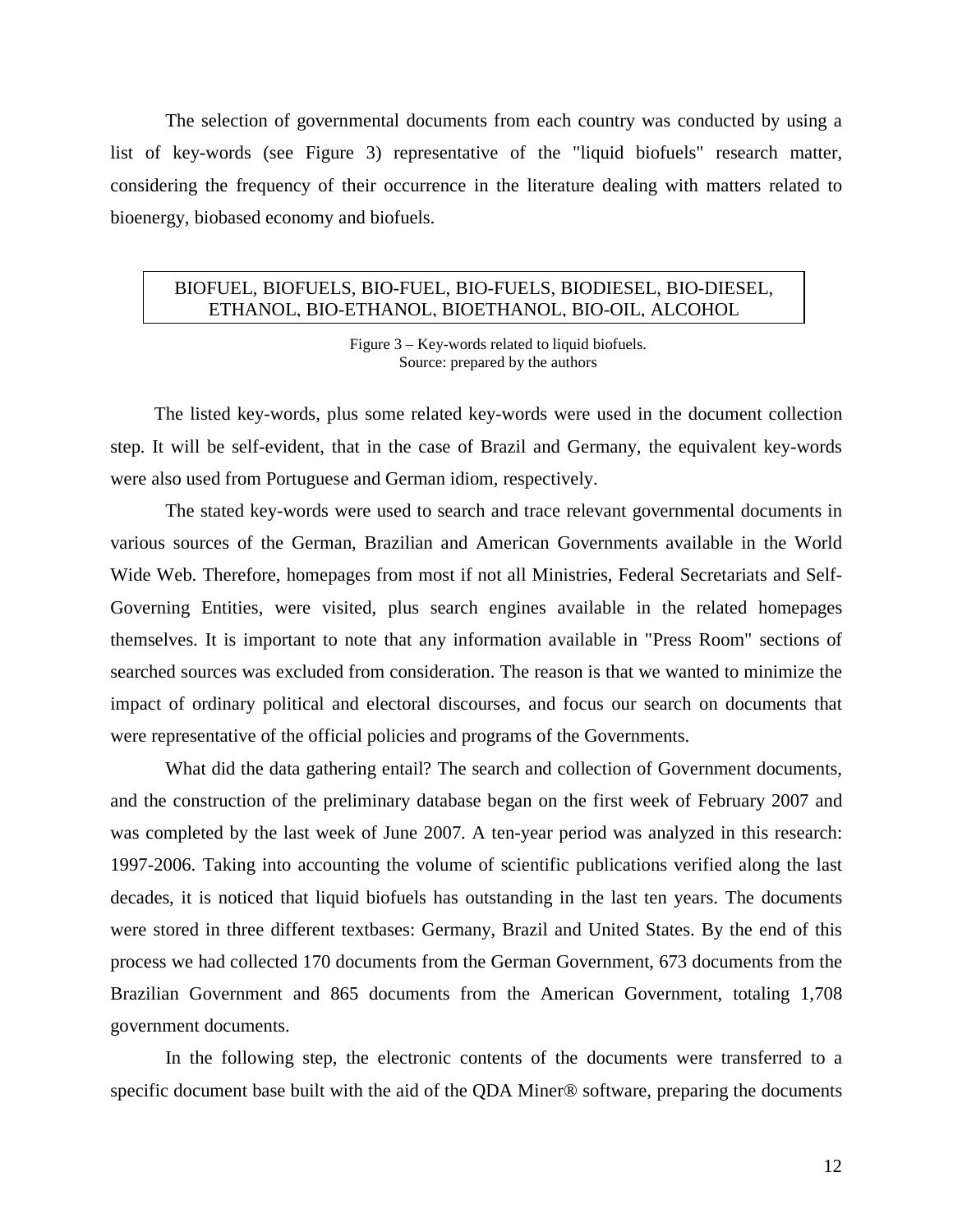for subsequent application of the Text Mining process. As QDA Miner® uses Rich Text Formats (\*.RTF) to build the database while most documents were collected as PDF-formats, 2 documents of the German Government, 49 documents of the Brazilian Government and 11 from the American Government were lost, as their contents were blocked. Therefore, the final composition of the database was made up of 168 documents of the German government, 624 documents of the Brazilian government and 854 documents of the American government, totaling 1.646 documents. The 168 documents of the German government were obtained between the years of 2001 and 2006. In the previous years was not found any document in the German Government websites.

 In order to discovery the knowledge contained in the files, it was necessary to build an analytical structure capable of extracting the relevant information, once there is no a unique and specific method applicable to this analysis. A list of words is often used for this purpose, as seen in Vincent (2006), Crawley (2007) and Singh, Hu and Roehl (2007). The first step to build the specific structure is associated to the definition of the macroenvironmental dimensions. As stated earlier, according to the literature on macroenvironmental analysis, the most frequently used dimensions are those related to the PESTEL acronym, i.e., Political, Economic, Sociocultural, Technological, Environmental and Legal (Walsh, 2005; Johnson, Scholes & Whittington, 2008). The number of dimensions and their denominations vary from one study to another, depending on the specific interest, the studied environment and/or the activity, allowing for some flexibility. Considering the characteristics of the research matter, we added the agronomical and geopolitical dimensions, and splitt up the dimension Sociocultural, thus totaling nine macroenvironmental dimensions to be explored: Agronomical, Environmental, Cultural, Economic, Geopolitical, Legal, Political, Social and Technological.

 Once the macroenvironmental dimensions were established, the purpose of the following steps was to identify the set of key-words representative of each dimension, which will be treated here as "dimension-words" or "*d-words*". The set of "*d-words"* is made up of relevant terms that best distinguish a certain macroenvironmental dimension. Therefore, nine macroenvironmental dimensions imply nine different lists of "*d-words*". At this point, the core issue was: how to identify the set and number of "*d-words*" for each dimension? For example, which and how many "*d-words*" satisfactorily characterize the economic dimension?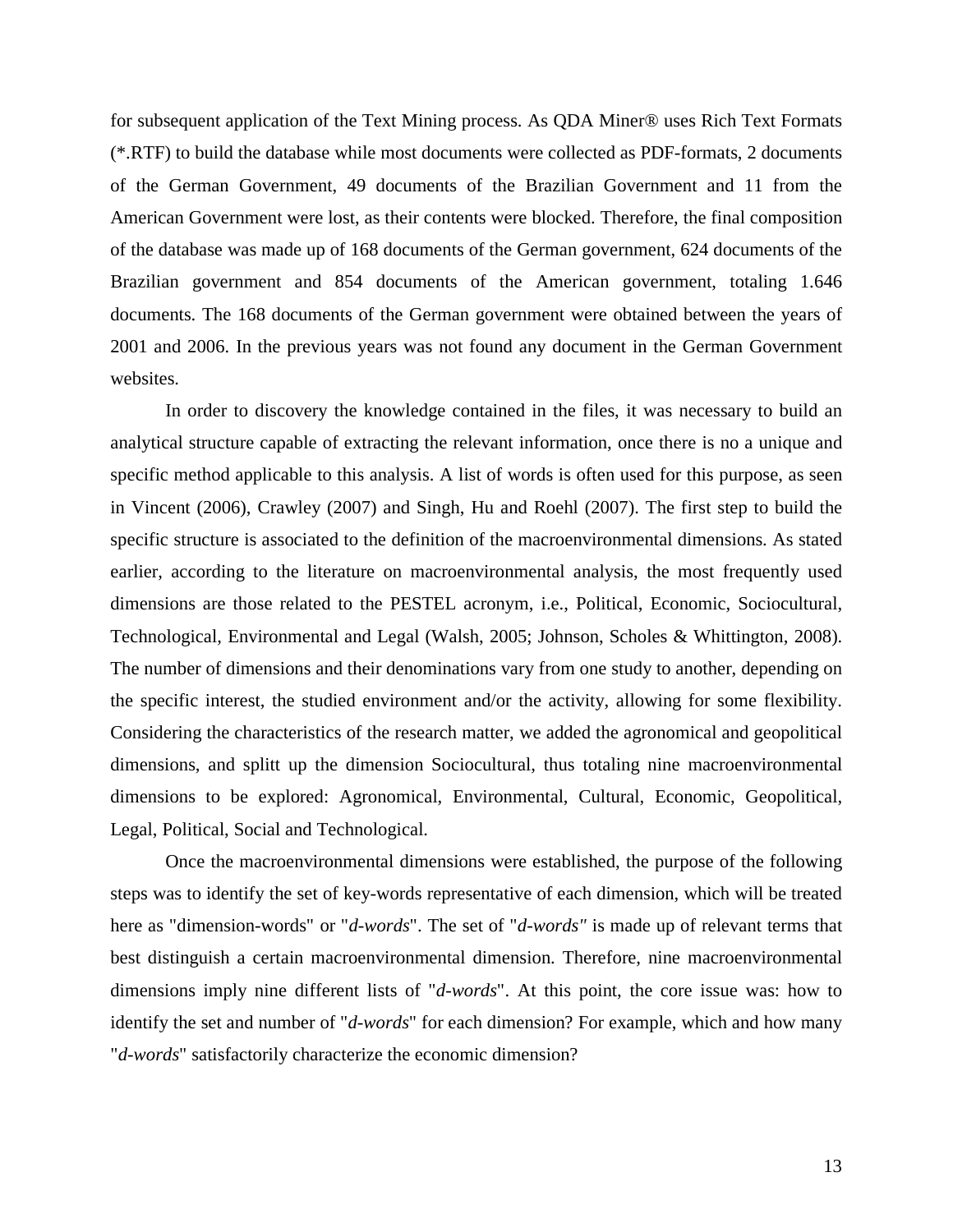First, in order to determine the set of "*d-words*" for each of the nine dimensions, we tried to identify the words that occurred more frequently in academic journals in each of the knowledge fields, associated with a macroenvironmental dimension. Some academic journals with high Impact Rates were selected. For instance, the following journals were selected for the economic dimension: *Quarterly Journal of Economics* (3.938), *Review of Economic Studies* (2.000), Oxford *Economic Papers* (1.132), *Journal of Economic Theory* (1.046), and *Cambridge Journal of Economics* (0.571). From each journal one issue was randomly selected from the volume of the following years: 1998, 2000, 2002, 2004 and 2006. This covers a period equivalent to the stated research period (1997-2006). The same criteria and procedures were used for the other macroenvironmental dimensions.

Titles, summaries and key-words were collected from all published scientific articles in the selected issues. The contents of these text elements were transferred to a textbase prepared with the aid of the QDA Miner® software. Next, by using the WordStat module of SIMStat®, a word count was obtained, as well as their frequency and the  $TF^*IDF^4$  rate. The resulting list with thousands of words was displayed in descending order of the TF\*IDF Rate. It indicates the decreasing relevance of the words in the scientific documents published in academic journals of the knowledge fields related to the respective macroenvironmental dimensions (Aizawa, 2003; Jing, Huang & Shi, 2002).

Second, the number of "*d-words*" under each dimension was determined applying the percentile measures on the list of all words, selecting the number of "*d-words*" that best distinguished each dimension. An average of 14.2 "*d-words*" was used for each dimension. For "*d-words*" that were common to two or more dimensions, rules were added to the knowledge analysis and extraction structure. The rules took into consideration the joint occurrence of terms within the same document. Jaccard's Coefficient was used for determining these rules (Chung  $\&$ Lee, 2001).

 Text Mining was carried out by using the textbases in electronic format and the knowledge analysis and extraction structure build from the macroenvironmental dimensions and their respective "*d-words*". By using the WordStat module of SIMStat®, it was possible to count the frequency with which each "*d-word*" occurred in each set of governmental documents. Consequently the frequency is established by which each of the macroenvironmental dimensions

 $\overline{a}$ 

 $4$  TF $*$ IDF = Term Frequency multiplied by Inverted Document Frequency.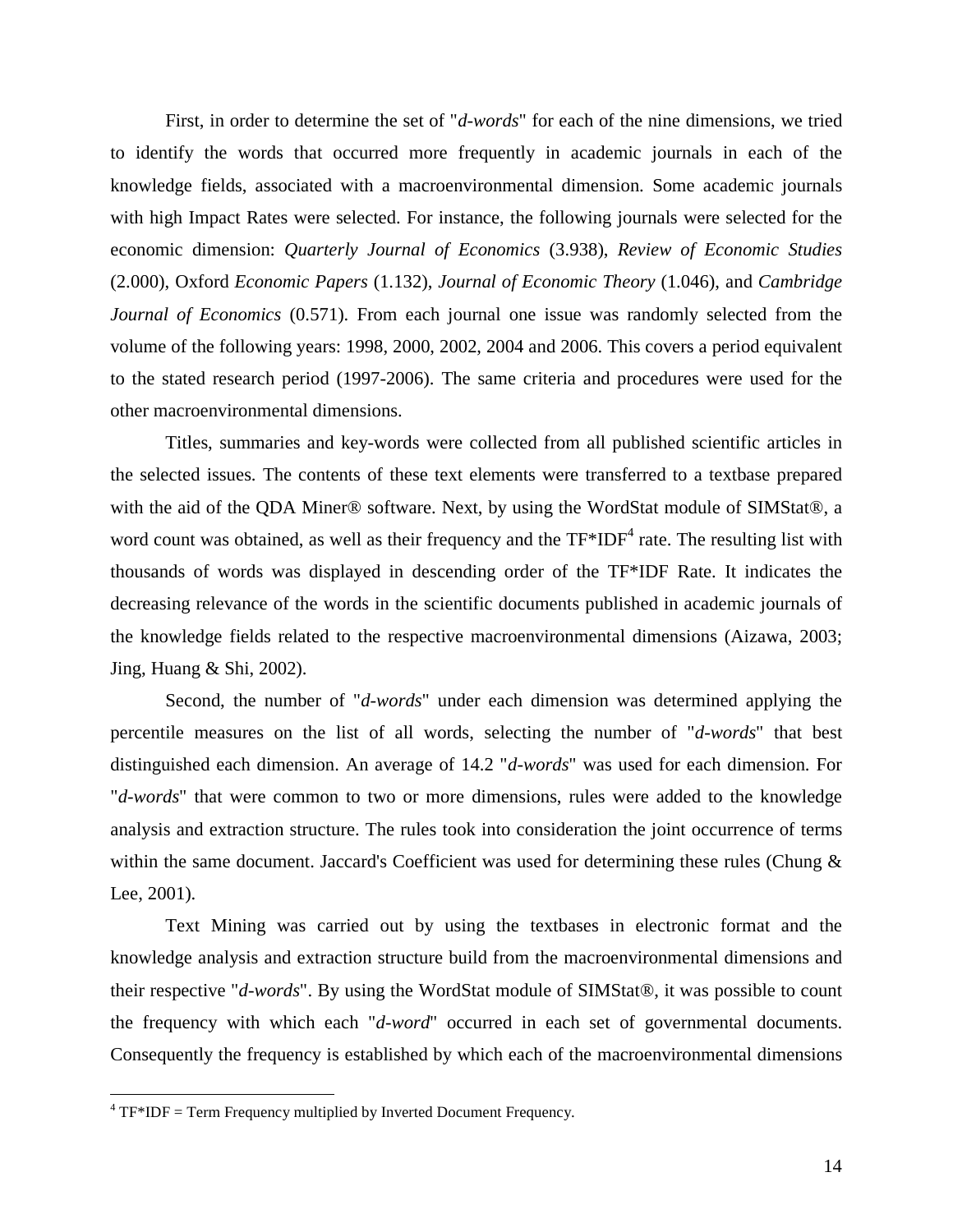were used indicating the configuration of liquid biofuels macroenvironment by the Governments of Germany, Brazil and the United States.

Finally, the absolute and relative frequencies of the occurrence of the d-words under each of the macroenvironmental dimensions were used for the analysis of the results. Based on the frequencies, dendrograms were built grouping the dimensions with greater Jaccard Similarity Coefficients (Provalis Research, 2005), to analyze the joint occurrence of the dimensions in the Government documents. Homogeneity Tests were conducted to verify the similarities or differences regarding the frequency of use of the nine dimensions for the macroenvironment configuration for liquid biofuels between the Governments (Field, 2005).

### RESULTS

 In this section the obtained results will be presented, comparing the nine macroenvironmental dimensions under which the liquid biofuels have been configured by the governments in the different countries. We will present descriptive statistics of relative frequencies that different macroenvironmental dimensions get attention in publications per period and government, followed by a country comparison of their accumulated frequencies. Thus, the first set of results sought to identify the relative frequencies by which the liquid biofuels were categorized in each of the macroenvironmental dimensions over the analyzed period. In this regard, Figure 4 shows that there are similarities and differences among the Governments of Germany, Brazil and United States.



Figure 4 – Relative frequency of the macroenvironmental dimensions under which the liquid biofuels were categorized by the Governments of Germany (a), Brazil (b) and United States (c) in the ten-year period Source: Research data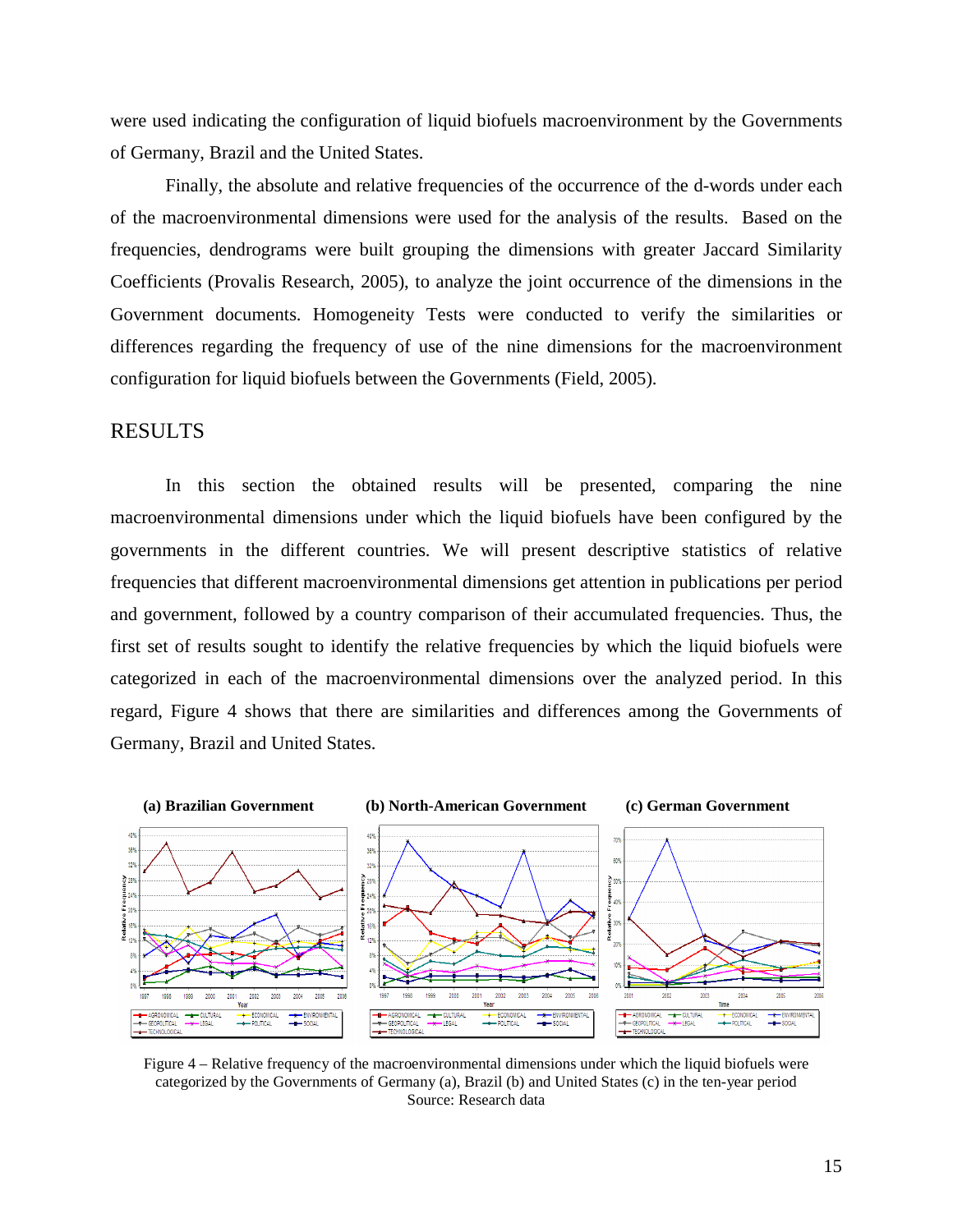While the configuration of the liquid biofuels by the Brazilian Government is oriented at the TECHNOLOGICAL dimension over the entire period of analysis, for the Governments of Germany and the United States the main dimensions are the ENVIRONMENTAL and TECHNOLOGICAL ones, which alternate over time in terms of greater relative frequency. The predominance of the TECHNOLOGICAL dimension in Brazil may be associated with Petrobrás, a public company in the petroleum business which is responsible for acquiring and distributing liquid biofuels. Interestingly, the results show that although the United States was the only industrialized country that refused to sign the Kyoto Protocol, at the same time the ENVIRONMENTAL dimension predominates the American Governmental documents. Thus, although publicly the United States Government seems to show little concern with environmental issues, environmental issues are in the core of their official programs and policies on liquid biofuels. In documents of the German Government, the ENVIRONMENTAL dimension dominated only, but strongly, in 2002. Interesting in the analysis of the American government is the prominence of the AGRONOMICAL dimension, especially in the early and last periods, emerging as the third most used dimension in several of the analyzed periods.

Then data show interesting paterns on dimensions and countries. First, the three Governments have in common that the share of the TECHNOLOGICAL and ENVIRONMENTAL dimensions is descending over the analyzed period. This decrease indicates that other macroenvironmental dimensions became more important in the publications on liquid biofuels. In other words, in recent years the concerns of the governments became increasingly focused on other aspects associated with the production and use of liquid biofuels. Second, in this regard, it is interesting to focus on the rising share of the GEOPOLITICAL dimension, especially in recent years. The rise is larger with the Government of Germany, followed by United States and Brazil, even though in Brazil it was already the second main dimension over the last three years of the analyzed series. Third, attention should be also drawn to the low relative participation of the CULTURAL and SOCIAL dimensions verified in the Governments of the three countries. Even in the specific case of Brazil, there are imperceptible meaningful changes in the relative importance of the SOCIAL dimension, even after the inauguration of President Luiz Inácio Lula da Silva in 2003 or after the launch of the National Agroenergy Plan in 2005.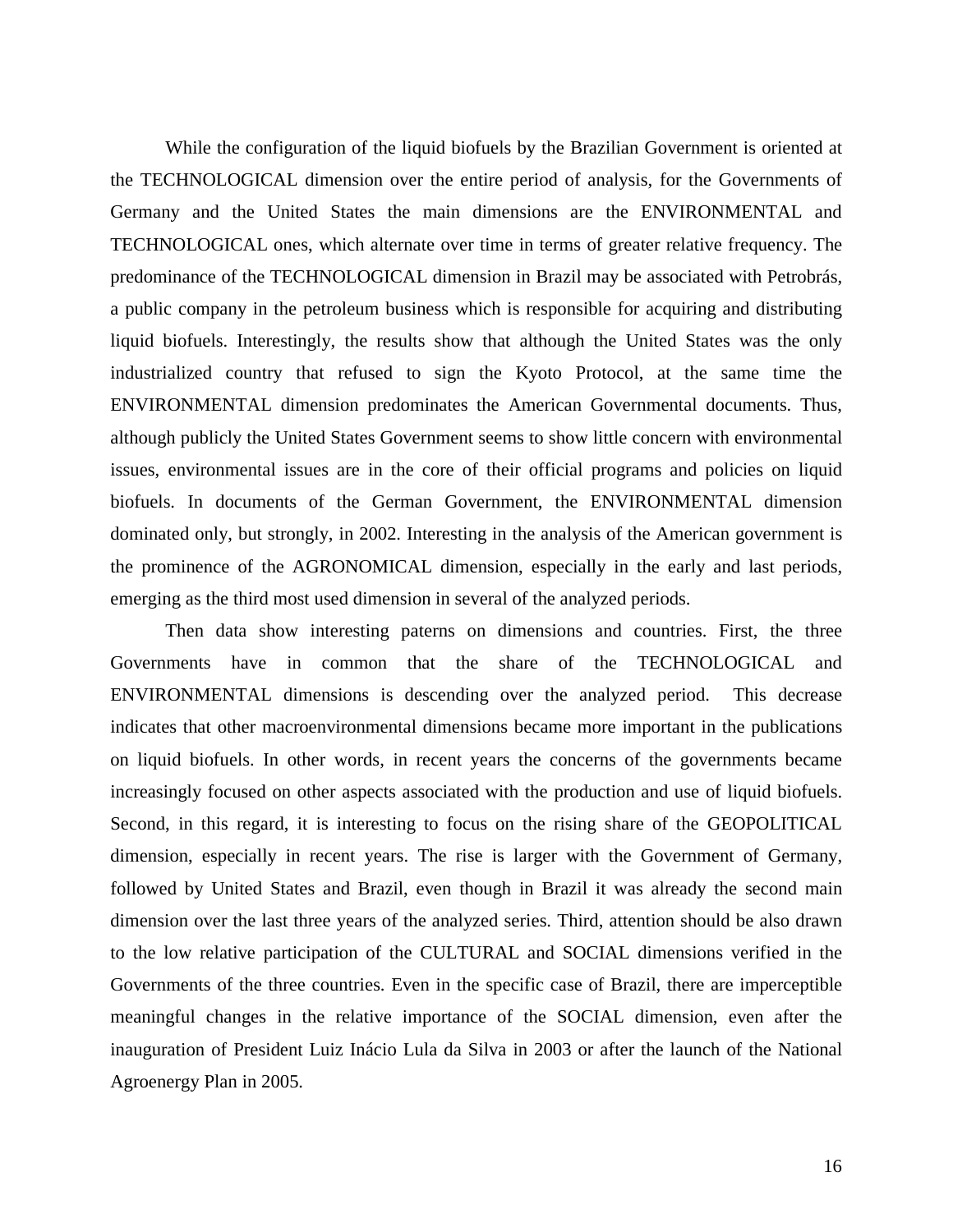Based on the data of Figure 3, the analysis of the macroenvironmental dimensions under which the liquid biofuels are categorized by the Governments in the different countries was based on the relative frequency with which each dimension occurred in the government documents for each of the analyzed periods. We now turn to the descriptive presentation of the country comparison of relative frequencies with which each dimension occurred, accumulated over the studied periods, which is presented in Figure 5.



Figure 5 - Relative frequency of the macroenvironmental dimensions under which the liquid biofuels were categorized by the Governments of each country in the ten-year period Source: Research data

 The accumulated results confirm the presence of some similarities and differences among the three Governments. In the case of Brazil, the main macroenvironmental dimension used by the Government to categorize liquid biofuels is the TECHNOLOGICAL dimension, whose verified frequency was 26.9%. The second macroenvironmental dimension most frequently found in the Brazilian Governmental documents is the GEOPOLITICAL dimension, reflecting the impact of the growing participation of this dimension over the analyzed period. The dimension with the lowest attention in Brazilian Governmental publications on biofuels was SOCIAL, while the other dimensions show relative intermediate frequencies.

 The accumulated results show also that the German Government has categorized the liquid biofuels along three main dimensions: TECHNOLOGICAL, GEOPOLITICAL and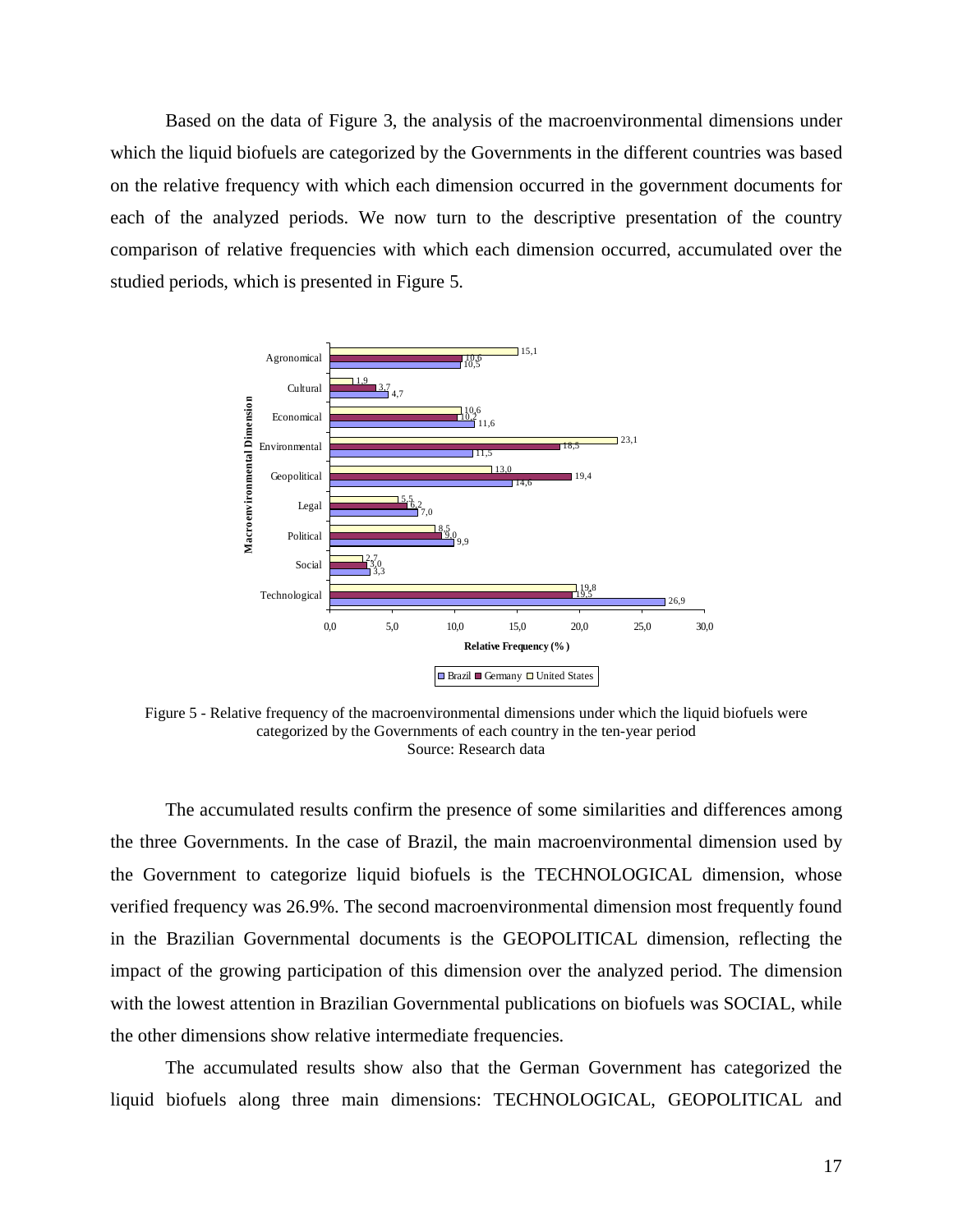ENVIRONMENTAL, with very similar relative frequencies, ranging from 18.5% to 19.5%. These results reflect the importance of the GEOPOLITICAL dimension for the German Government. The dimensions AGRONOMICAL, ECONOMICAL and POLITICAL appear with much lower, intermediate frequencies. In line with Brazil, the documents of the German Government show little expression of the SOCIAL and CULTURAL dimensions.

 Finally, the documents of the Government of the United States show a dominant presence of the ENVIRONMENTAL dimension in the macroenvironment configuration for liquid biofuels. Its relative frequency is 23.1% of the total occurrences. Apart from this dimension, aspects related to TECHNOLOGICAL and AGRONOMICAL issues hold the second and third position respectively. In contrast, the least dimensions with the lowest occurance in the United States Governmental publications is made up by the LEGAL, SOCIAL and CULTURAL dimensions. Nevertheless, in comparison to Germany and Brazil only the American Government emphasized the SOCIAL dimension more than the CULTURAL dimension.

 Generally, three conclusions can be drawn from the accumulated data presented so far. First, the Governments of Germany and Brazil feature more similar dimensions in their macroenvironmental configuration for liquid biofuels. Although the relative frequencies differ somewhat, for both Governments the TECHNOLOGICAL and GEOPOLITICAL dimensions are the two main ones. Second, the divergence by the Government of the United States relates primarily to the ENVIRONMENTAL dimension. The third conclusion may be that the SOCIAL and CULTURAL dimensions get hardly any attention in the publications of each of the three Governments.

### ANALYSIS

 In the previous set of results the relative frequencies of each individual dimension were used for the comparative analysis of the three different Governments, but this section presents the joint use and similarity of the dimensions in the macroenvironmental configuration for liquid biofuels. Regarding the joint use of dimensions, it entails an analysis of the texts of Governmental documents based on the co-occurrence of the "d-words" of two or more macroenvironmental dimensions. In order to observe such behavior in the document base of each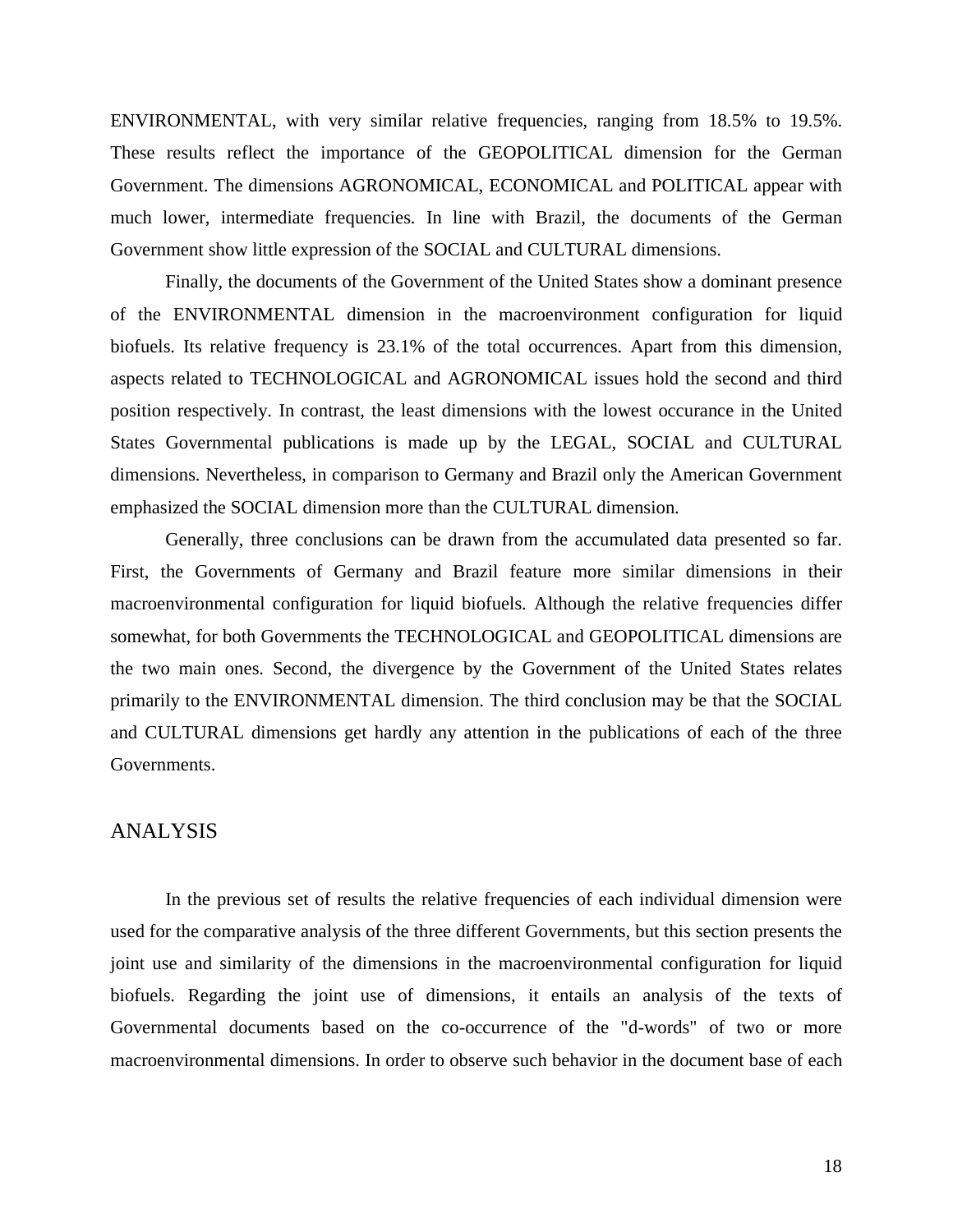Government, the Jaccard's Coefficient of Similarity was used (see methodology-section), the results of which are shown on Figure 6.



Figure 6 – Dendrogram of Macro-environmental Dimensions in German, Brazilian and North-American Government grouped by Jaccard´s Coefficient of Similarity Source: research data

 Figure 5 shows the differences in the composition of the governmental documents of the three countries in respect of the liquid biofuels. In the case of the Government of Germany, the text composition of the documents is based on four major macroenvironmental dimensions grouped in two subgroups with high Jaccard's Coefficients: the first subgroup comprises of the dimensions CULTURAL and GEOPOLITICAL, and the second subgroup comprises of the dimensions POLITICAL and SOCIAL. These two subgroups form the group of four major dimensions that often occur together in the German Government documents. This means that, even though the SOCIAL and CULTURAL dimensions have relative low frequency in the total volume of documents of the German Government (see: Results), these dimensions are often present and associated to political and geopolitical issues by the German Government.

 The text analysis of the Brazilian Government documents brings systematically differenct results than the German case. On Brazil, Jaccard's Coefficient of Similarity values reveal a discourse based on the following three main nested dimensions: {[ECONOMIC + POLITICAL] + GEOPOLITICAL}. It indicates a strong association between economic and policy issues which subsequently are associated with geopolitical issues. Finally, the results of the American Government are more similar to the Brazilian Government than to the German one. The basic difference is that the documents of the Government of the United States start from an association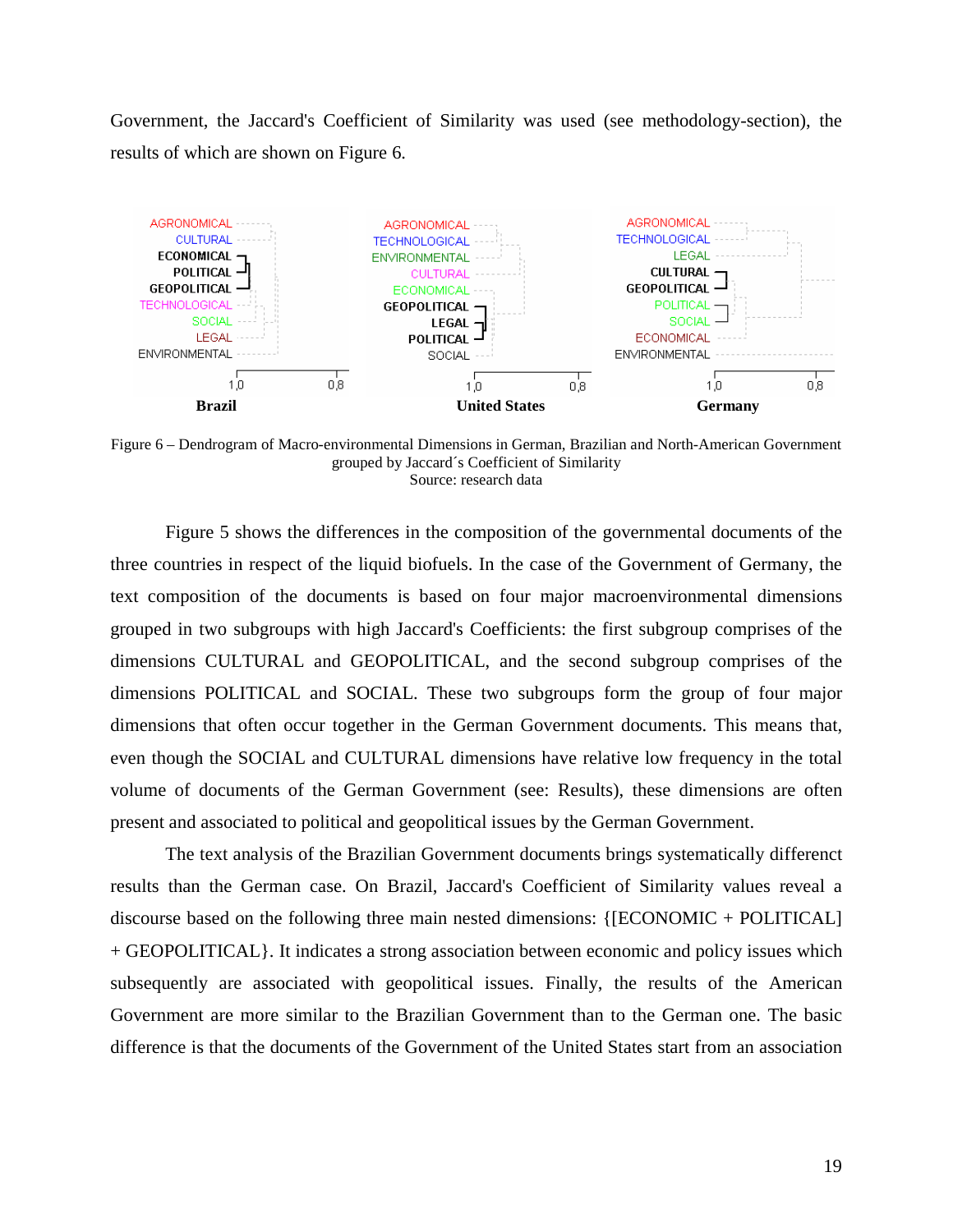base between legislative issues and political aspects  $[POLITICAL + LEGAL]$ , which is subsequently associated to the GEOPOLITICAL dimension.

 Further analysis of the dendrograms of Figure 6 reveals that the values of Jaccard's Coefficient of Similarity had less amplitude in the case of the Governments of Brazil and the United States compared to the Government of Germany. Such results show that the documents of the German Government dealing with liquid biofuels are more specific, that is, related to particular discussions for each of the dimensions. In the cases of Brazil and United States, there is a more holistic approach in the preparation of documents, including different macroenvironmental dimensions in the construction of the governmental discourse in these countries.

 Apart from the joint use of dimensions in governmenal document, one may measure the similarity in the usage of macroenvironmental dimensions between the Governments of the different countries. The similarity has been measured by means of the Homogeneity Test. The Homogeneity Test tests the affirmation that different populations feature the same proportion of some trait. In this case, the Homogeneity Test tested whether, in the contents of the governmental documents of the three countries, the macroenvironmental dimensions under which the liquid biofuels were categorized feature the same proportion. From the absolute frequencies observed for each of the dimensions in each of the analyzed periods and the total accumulated frequency over the ten-year period, different Homogeneity Tests were conducted. The results of the different homogeneity tests are presented on Tables 1, 2 and 3.

 Table 1 shows the values of the Chi-square statistic measures from the accumulated frequencies of each macroenvironmental dimension over the ten-year period. Three different Homogeneity Tests were conducted, comparing the performance between the pairs of Governments. The results show the absence of statistically significant chi-square values, indicating the absence of homogeneity between the different Governments regarding the frequency of use of each macroenvironmental dimension for the categorization of the liquid biofuels.

 Similarly, Table 2 shows the results of the Homogeneity Tests between the Governments of the three countries considering the frequencies of each macroenvironmental dimension for each of the analyzed periods. The values obtained for the Chi-square test statistics reveal the nonexistence of statistically significant homogeneity during the ten years. Some values indicate a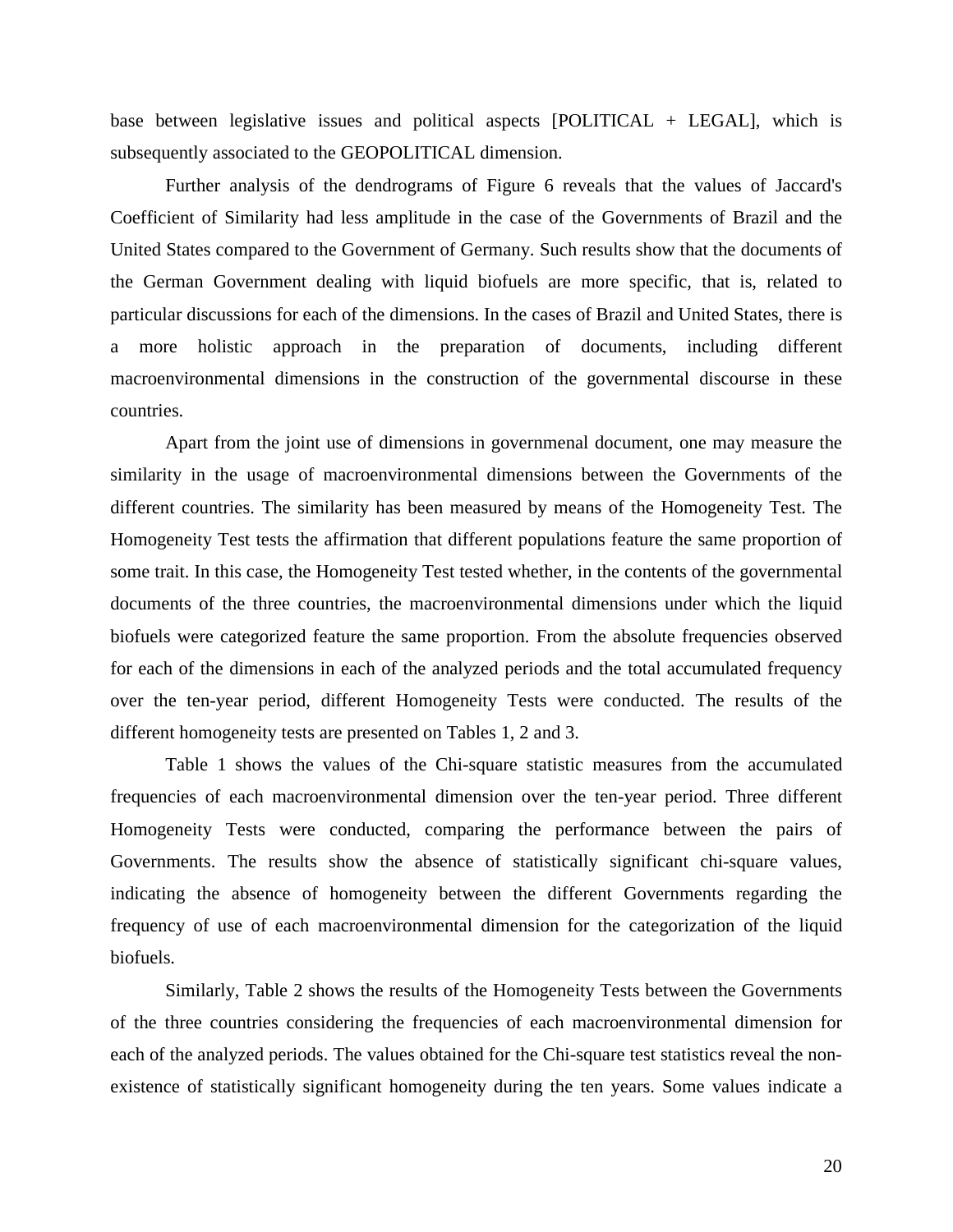rising trend of homogeneity in some periods, such as 2001, 2003 and 2005, when the Chi-square statistical values were significantly reduced compared to the remaining periods. Notice that the absence of documents on the German Government for the years 1997-2000 made it impossible to conduct comparative tests for this Government in the respective periods.

| Governments                   | $\chi^2$ Value |
|-------------------------------|----------------|
| Germany x Brazil              | 4824.3         |
| Germany x United States       | 5049.4         |
| <b>Brazil x United States</b> | 20522.2        |

Table 1 - Homogeneity Test between the Governments of the three  $time = total$ 

gl = 8;  $\alpha$  = 0.01;  $\chi^2$  Critical = 20.09; \*p > 0.01 Source: results obtained from the research data

Table 2 - Homogeneity Test between the Governments of the three countries – for each period

| <b>Years</b> | $\chi$ 2 Value   |                         |                               |  |  |
|--------------|------------------|-------------------------|-------------------------------|--|--|
|              | Brazil x Germany | Germany x United States | <b>Brazil x United States</b> |  |  |
| 1997         | n.a.             | n.a.                    | 347.2                         |  |  |
| 1998         | n.a.             | n.a.                    | 1610.1                        |  |  |
| 1999         | n.a.             | n.a.                    | 3658.4                        |  |  |
| <b>2000</b>  | n.a.             | n.a.                    | 3234.1                        |  |  |
| 2001         | 264.0            | 251.3                   | 797.3                         |  |  |
| 2002         | 4110.3           | 3558.7                  | 1864.7                        |  |  |
| 2003         | 160.1            | 505.3                   | 1056.4                        |  |  |
| 2004         | 2466.4           | 1194.9                  | 3801.6                        |  |  |
| 2005         | 1052.8           | 733.4                   | 1831.6                        |  |  |
| 2006         | 1536.5           | 3143.5                  | 4705.5                        |  |  |

 $gl = 8$ ;  $\alpha = 0.01$ ;  $\chi^2$  Critical = 20.09; \*p < 0.01;

n.a. = the homogeneity calculation is not applicable as the expected frequency for a certain period was less than 1;

Source: results obtained from the research data

 Another set of Homogeneity Tests sought to identify similarity of using each individual macroenvironmental dimension. For such, Homogeneity Tests were conducted by using the frequencies of each dimension per each of the analyzed years. The Chi-square statistical values obtained in the tests are shown on Table 3. The results show the inexistence of statistically significant values for the Chi-square test statistics indicating the absence of similarity between the governments regarding the use of a certain macroenvironmental dimension for the categorization of the liquid biofuels over the ten years under analysis. Only the dimensions that had lower absolute and relative frequencies, such as the CULTURAL and SOCIAL dimensions, showed lower Chi-square values, even so without statistical significance.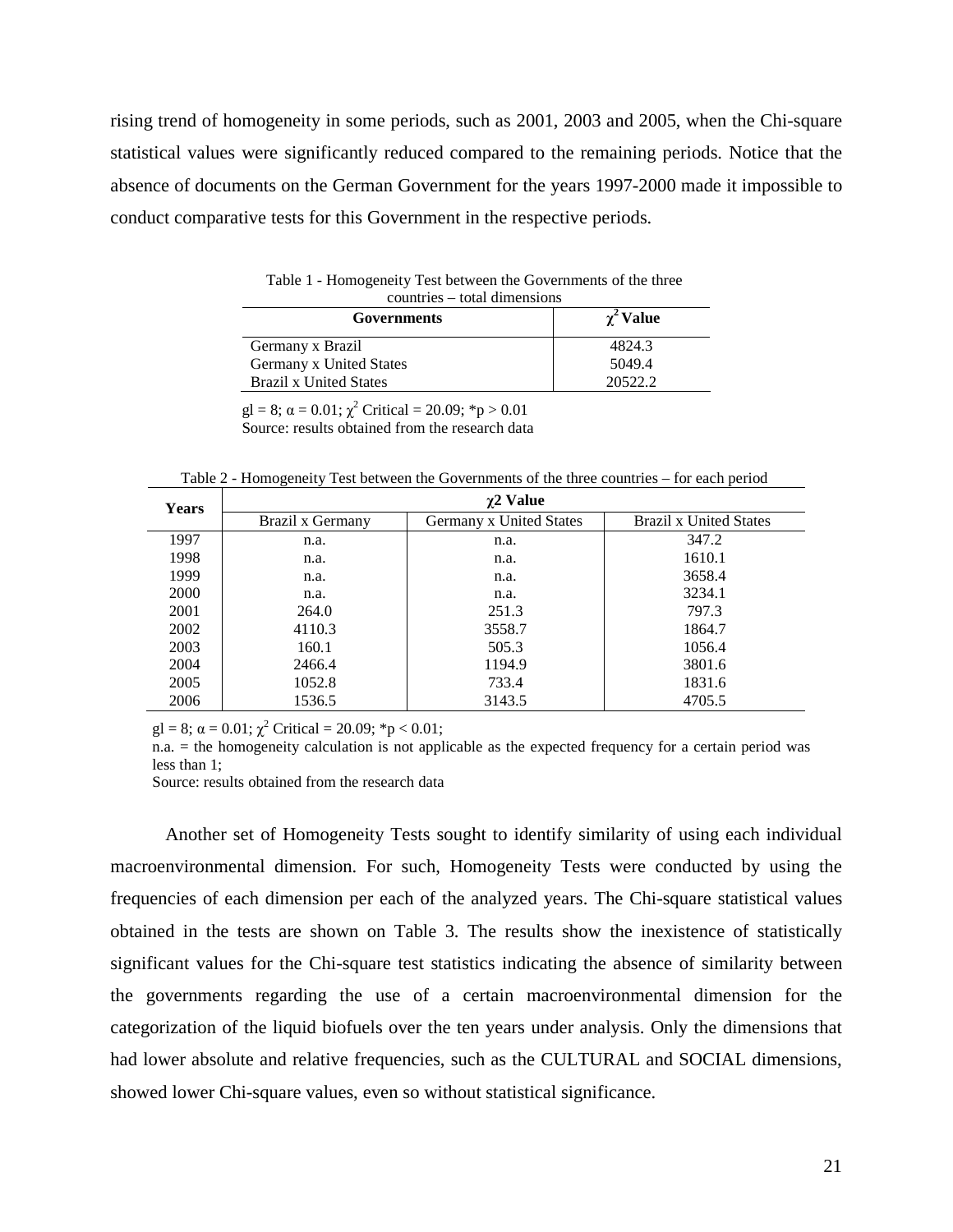| <b>Macroenvironmental</b> | $\gamma$ 2 Value                           |                                      |                                     |  |
|---------------------------|--------------------------------------------|--------------------------------------|-------------------------------------|--|
| <b>Dimensions</b>         | Brazil <sup>b</sup> x Germany <sup>a</sup> | Germany x United States <sup>b</sup> | Brazil x United States <sup>c</sup> |  |
| AGRONOMICAL               | 1229.9                                     | 2458.8                               | 5268.8                              |  |
| ENVIRONMENTAL             | 941.6                                      | 5545.3                               | 9212.4                              |  |
| CULTURAL.                 | 769.6                                      | 1317.1                               | 2499.2                              |  |
| <b>ECONOMIC</b>           | 2564.8                                     | 5548.7                               | 6239.8                              |  |
| <b>GEOPOLITICAL</b>       | 3216.0                                     | 6036.5                               | 8267.4                              |  |
| LEGAL.                    | 1799.4                                     | 2341.6                               | 4944.9                              |  |
| POLITICAL                 | 1553.7                                     | 3394.2                               | 6385.5                              |  |
| <b>SOCIAL</b>             | 914.7                                      | 1783.0                               | 2354.6                              |  |
| <b>TECHNOLOGICAL</b>      | 4226.0                                     | 5784.0                               | 12634.4                             |  |

Table 3 - Homogeneity Test between the Governments of the three countries – by macroenvironmental dimension

<sup>a</sup> between the years 2001 and 2006. In periods before 2001 the frequencies are under the necessary requirements for the homogeneity calculation;

 $\log$ <sup>b</sup> gl = 5;  $\alpha$  = 0.01;  $\chi^2$  Critical = 15.08; \*p < 0.01

 $\int_{c}^{c} g l = 9; \alpha = 0.01; \chi^{2}$  Critical = 20.09;  $\dot{p} < 0.01$ 

Source: results obtained from the research data

 The conclusions is justified that the different Homogeneity Tests to compare the presence of similarity between the Governments resulted in statistically insignificant values, showing the absence of similarity between the Governments of Germany, Brazil and United States regarding the frequency of use of the macroenvironmental dimensions for the categorization of liquid biofuels.

However, additional tests using the average of absolute differences between the relative frequencies of each dimension, considering the accumulated frequencies in the ten-year period, indicate greater similarity between the Governments of Germany and United States ( $\mu = 29.1$ ). The second lower average was observed between the Governments of Germany and Brazil ( $\mu$  = 31.1). The greatest divergence verified was between the Government of Brazil and the United States ( $\mu = 48.4$ ).

### **CONCLUSIONS**

The purpose of this study was to identify the dimensions under which the Governments of Germany, Brazil and United States have configured the macroenvironment for liquid biofuels over time and test for similarities among the Governments of these countries. In order to achieve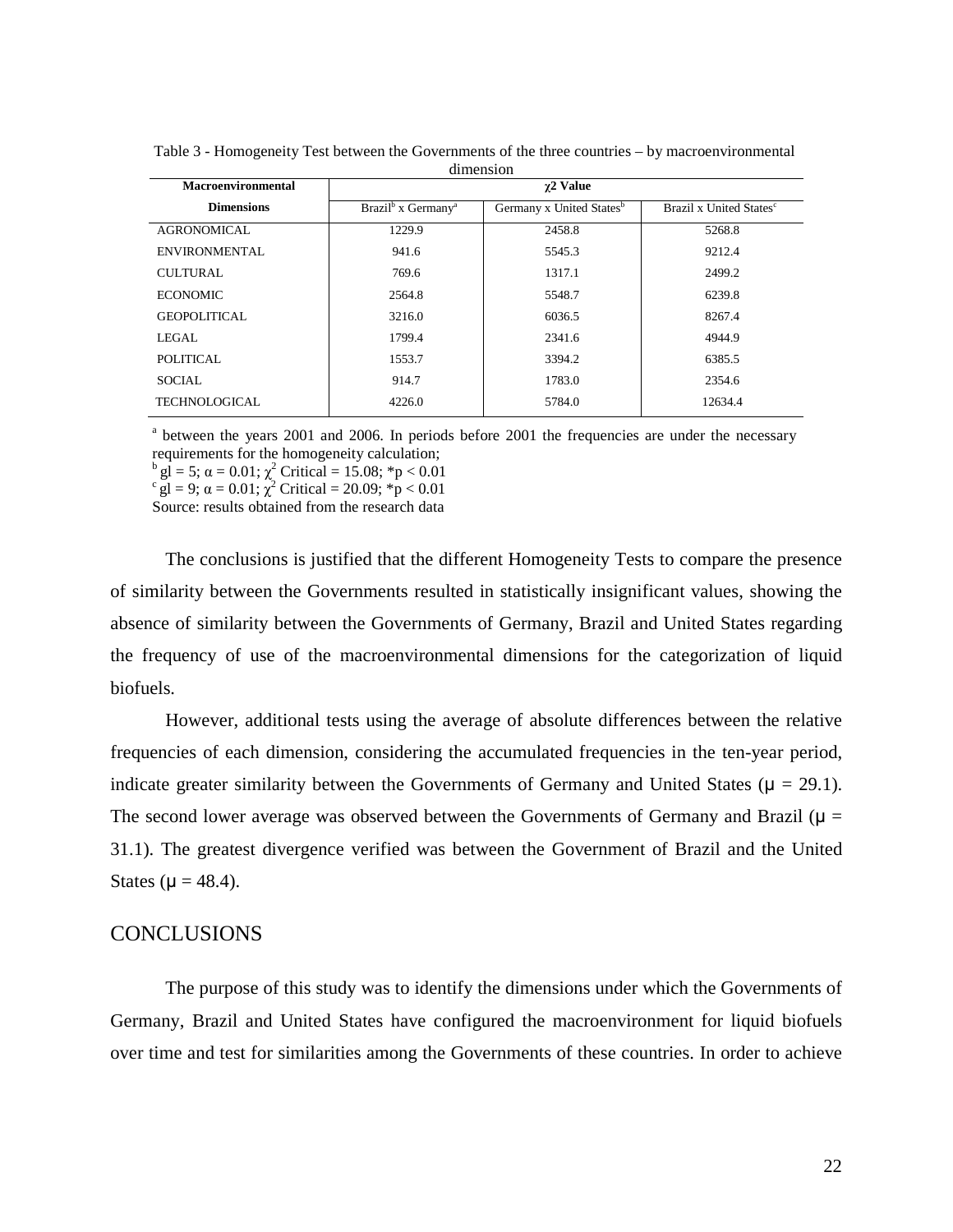the purpose, a documentary research was conducted using a database of official documents of the German, Brazilian and American Governments.

The results show that the Governments of Germany, Brazil and United States have configured the macroenvironment for liquid biofuels under different dimensions. While for the German Government the predominant dimensions are the TECHNOLOGICAL, GEOPOLITICAL and ENVIRONMENTAL, in this order, the Brazilian Government uses the TECHNOLOGICAL dimension more frequently across the entire analyzed period. The American Government, in turn, has interestingly prioritized the ENVIRONMENTAL dimension in their categorization of liquid biofuels, followed by the TECHNOLOGICAL dimension.

The composition of the contents found in the government documents, measured by the Jaccard's Coefficient of Similarity, revealed the existence of different approaches between the three governments. In the contents of the documents of the Brazilian Government the discourse construction was found more based on market aspects and its regulation. Such facts were revealed to be in agreement with the characteristics of the market of liquid biofuels in Brazil, which is developing in growing way from Proalcool in 1975. Recently, the plans of expansion of the production and consumption of liquid biofuels have Petrobrás as the public regulatory agency of the purchase and distribution processes. In the documents of the United States Government seems to be a strong presence of political and geopolitical aspects on the discourse construction. The results confirm that the internal and external politics events happened along the analyzed period have influenced the conduction of the public politics related to the liquid biofuels in the United States. In the case of documents of German Government the results seems show that the discourse construction reinforces the culture of a consumers which is supported by public policies that emphasize social aspects.

The results of the similarity analysis, which was carried out by means of Homogeneity Tests between Governments, showed the inexistence of statistically significant values for the Chisquare test statistics in the different test arrangements. Therefore, the conclusion is reached that the Governments of the analyzed countries diverge in the macroenvironment configuration for liquid biofuels, categorizing them under a same set of macroenvironmental dimensions, but with different frequency levels for each of them. Althought, additional analysis revealed the existence of greater similarity between the Governments of Germany and United States and greatest divergence between the Governments of Brazil and the United States.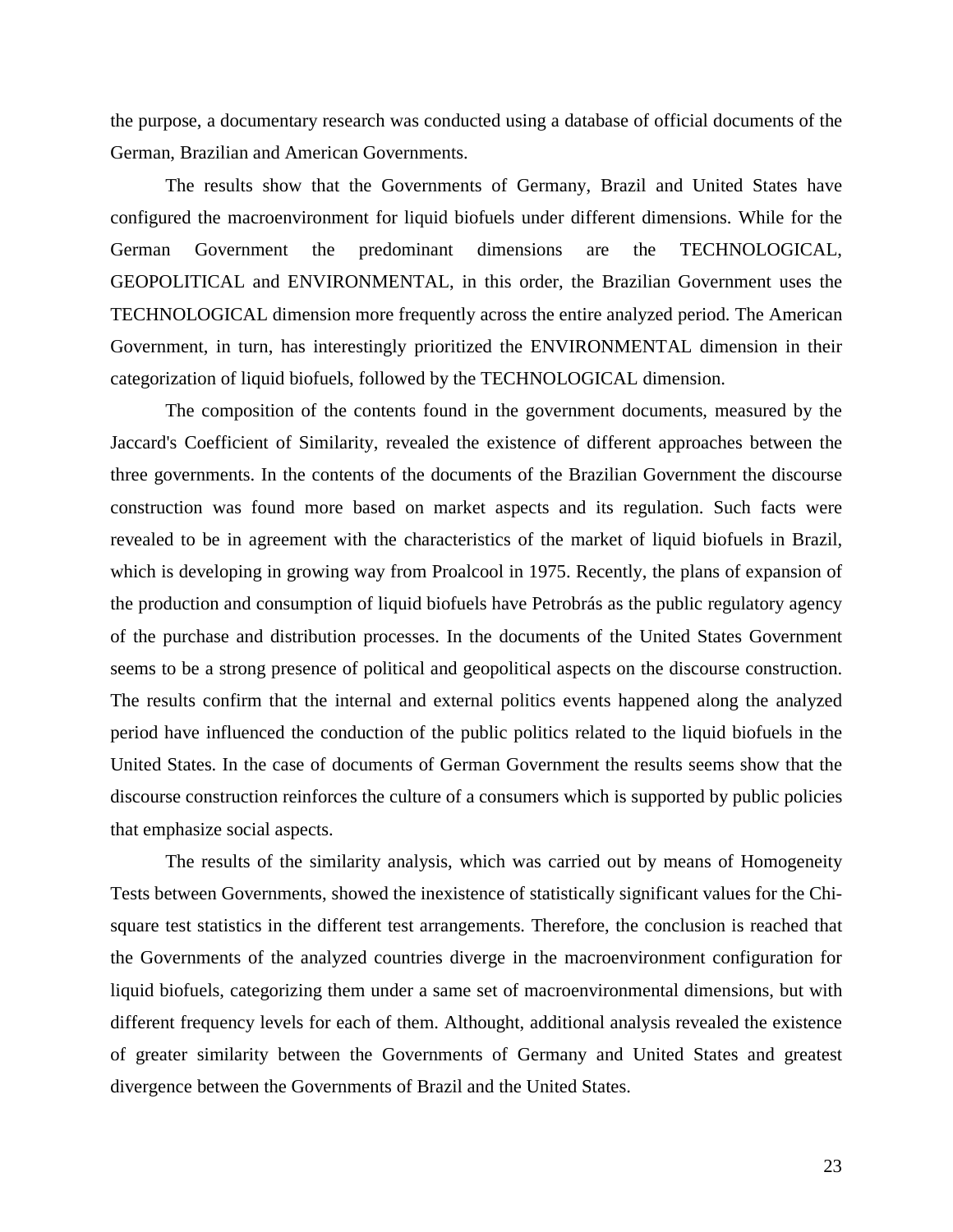In short, it can be concluded that, even though the liquid biofuels have been a global topic seemingly dominated by the ENVIRONMENTAL dimension, it emerges from the data that three countries configure different macroenvironments, emphisizing different dimensions.

Finally, what are the implications for the management in agribusiness from the findings? Five points can be mentioned in answer to this question. First, considering the fact that the Governments from different countries stress different macroenvironmental, implies that investment decisions and the expansion in the production and use of liquid biofuels may be more or less affected by (changes in) the prevalent configuration of the macroenvironment of that specific country.

Second, the results are in line with Auster and Choo (1994) as it shows that the TECHNOLOGICAL dimension is one of the main dimensions employed by the Governments for the categorization of liquid biofuels, especially by the Brazilian Government. Other dimensions differ more countrywise. Therefore, companies, who 'scan' their macroenvironment for their strategic plans on liquid biofuel production, should take into consideration the specific dominant dimensions in the contents of governmental documents.

Third, the fact that the categorization of liquid biofuels changes from one dimension to the other over time reinforces the importance of making the environment 'scanning' step a structured and continuous process. Therefore, new information can be continuously extracted from the environment and turned into support for the strategic planning and action of companies.

Fourth, it was possible to confirm the possibility of association between a large quantity of textual information and new Information Technologies so as to extract quantitative data from the liquid biofuel macroenvironment. This means that the organizations acting within different fields as well as those acting directly in biofuels may use such resources to carry out environmental 'scanning', making such data available for the strategic planning of their activities.

Fifth and final, the results obtained in this research also have implications for the specific agribusiness field, where the decision between the production of food and energy becomes a strategic decision of companies active in this sector. The fact that the expansion in the production and consumption of liquid biofuels is happening under different macroenvironmental dimensions determined by the particulars of the country may have implications for the local agribusiness motivated by categorization changes verified in other countries. For example, changes in the economic dimension may have a larger impact in the Brazilian Governmental documents on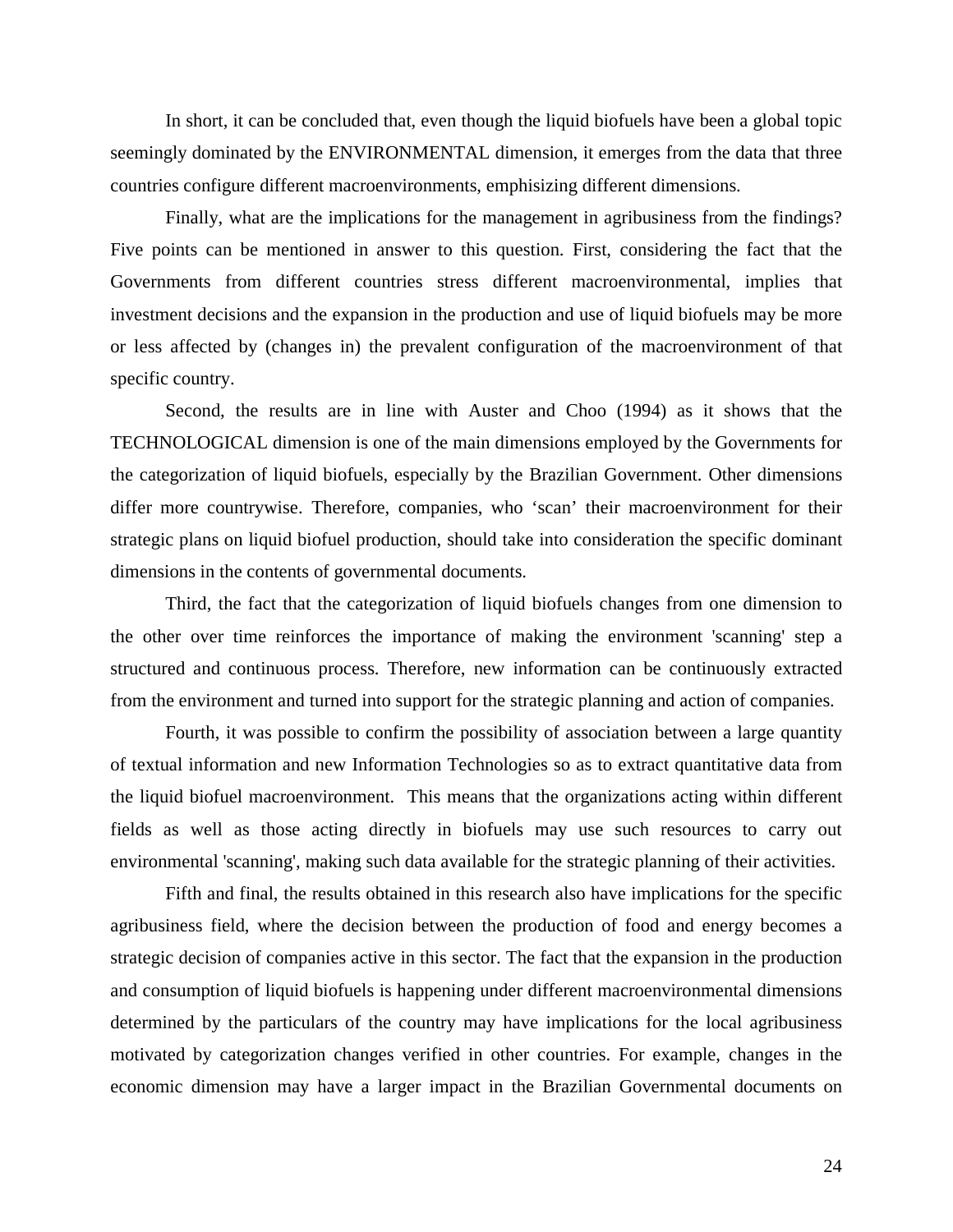biofuels than in other countries. A country-by-country analysis of Governmental policies must be taken up to safeguard private biofuel activities in a country.

Finally, the same approach may be applied to other areas of economic activity and may give similar insights, but that up for future research.

## References

- Aasheim, C.; G. J. Koehler. "Scanning World Wide Web Documents with the Vector Space Model." *Decision Support Systems* 42 (2006): 690-9.
- Aizawa, A. "An Information-Theoretic Perspective of TF-IDF Measures." *Information Processing and Management* 39 (2003): 45-65.
- Auster, E.; C. W. Choo. "Environmental Scanning by CEOs in Two Canadian Industries." *Journal of the American Society for Information Science* 44, no. 4 (1993): 194-203.
- Auster, E.; C. W. Choo. "How Senior Managers Acquire and Use Information in Environmental Scanning." *Information Processing & Management* 30, no. 5 (1994): 607-18.
- Barney, J. B.; W. S. Hesterly. "Strategic Management and Competitive Advantage. Concepts and Cases." Pearson: Prentice Hall. 2008.
- Bates, C. S. "Mapping the Environment: an Operational Environmental Analysis Model." *Long Range Planning* 18, no. 5 (1985): 97-107.
- Brasil. "Plano Nacional de Agroenergia: 2006-2011." *Ministério da Agricultura, Pecuária e Abastecimento*. Brasília-DF, 2005.
- Bush, G. W. "President Delivers 'State of the Union'". Washington D.C., January 28, 2006. Disponível em: http://www.whitehouse.gov/news/releases/2003/01/20030128-19.html. Acesso em: 17 de abril de 2006.
- Büttner, T.; A. Grübler. "The Birth of a 'Green' Generation? Generational Dynamics of Resource Consumption Patterns." *Technological Forecasting and Social Change* 50, (1995): 113- 34.
- Choo, C. W. "Perception and Use of Information Sources by Chief Executives in Environmental Scanning." *LISR* 16, (1994): 23-40.
- Choo, C. W. "The Art of Scanning the Environment." *Bulletin of the American Society for Information Science* (1999): 21-24.
- Choo, C. W.; B. Detlor; D. Turnbull. "Information Seeking on the Web: an integrated model of browsing and searching." *First Monday* 5, no. 2 (2000).
- Chung, Y. M.; J. Y. Lee. "A Corpus-Based Approach to Comparative Evaluation of Statistical Term Association Measures." *Journal of the American Society for Information Science and Technology* 52, no. 4 (2001): 283-96.
- Costa, J. "An Empirically-based Review of the Concept of Environmental Scanning." *International Journal of Contemporary Hospitality Management* 7, no. 7 (1995): 4-9.
- Crawley, C. E. "Localized Debates of Agricultural Biotechnology in Community Newspapers: A Quantitative Content Analysis of Media Frames and Sources." *Science Communication*  28, no. 3 (2007): 314-46.
- David, F. R. "Strategic Management. Concepts and Cases." Pearson; Prentice Hall. 12<sup>th</sup> edition. 2009.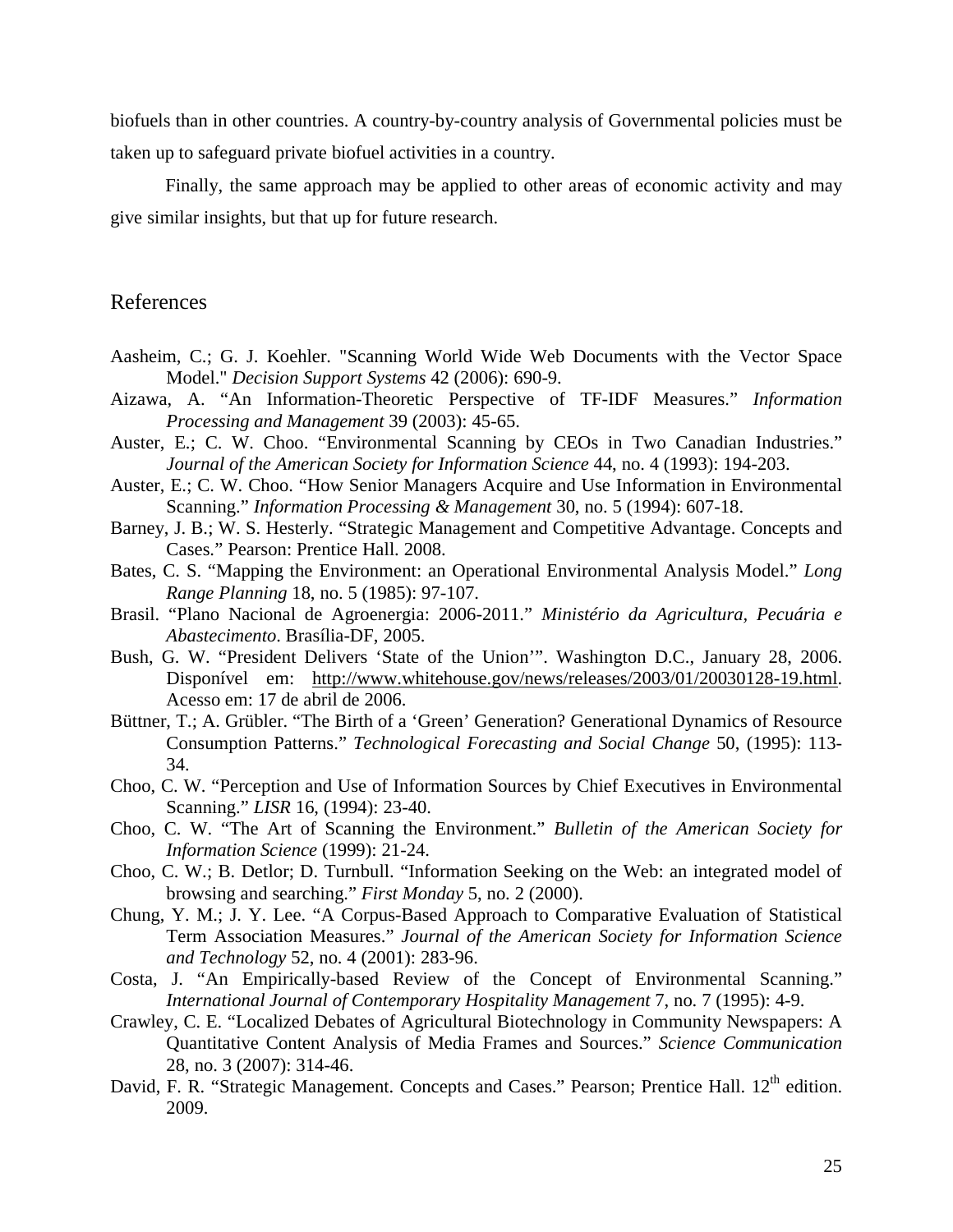- Decker, R.; R. Wagner; S. W. Scholz. "An Internet-based Approach to Environmental Scanning in Marketing Planning." *Marketing Intelligence &Planning* 23, no. 2 (2005): 189-99.
- Decree Nº 76.593. "Institui o Programa Nacional do Álcool e dá outras providências." 14 de Novembro de 1975. Available in: http://www6.senado.gov.br/legislacao/ListaPublicacoes.action?id=123069. Acessed in: April 13, 2006.
- Dill, W. R. "Environment as an Influence on Managerial Autonomy." *Administrative Science Quaterly* 2, no. 4 (1958): 409-43.
- EC European Comission. "Third national Report on the Implementation of Directive 2003/30/EC of May 2003 on the Promotion of the Use of Biofuels or Other Renewable Fuels for Transport for 2005, 2006." Available in: http://www.ebbeu.org/legis/GERMANY\_3rd%20report%20Dir2003\_30\_report\_EN.pdf. Acessed in: August 21, 2007.
- El Wakil, M. M. "Introducing Text Mining." *Information System Department*, Faculty of Computers and Information, Cairo University, 2002.
- Fahey, L.; W. King. "Environmental Scanning for Corporate Planning." *Business Horizons* (1977): 61-71.
- Fahey, L.; W. R. King; V. K. Narayanan. "Environmental Scanning and Forecasting in Strategic Planning – The State of the Art." *Long Range Planning* 14, (1981): 32-9.
- Field, A. "Discovering Statistics Using SPSS." 2<sup>nd</sup> Ed. London: SAGE Publications, 2005.
- Fleisher, G. S.; B. E. Bensoussan. Strategic and Competitive Analysis: Methods and Techniques for Analyzing Business Competition. Upper Saddle River, NJ: Prentice Hall, 2002.
- Frondel, M.; J. Peters. "Biodiesel: a new oildorado?" *Energy Policy* 35, (2007): 1675-84.
- Germany Federal Ministry for the Environment, Nature Conservation and Nuclear Safety. *Act on Granting Priority to Renewable Energy Sources* (Renewable Energy Sources Act), March 2000. 29p.
- Ginter, P. M.; W. J. Duncan. "Macroenvironmental Analysis for Strategic Management." *Long Range Planning* 23, no. 6 (1990): 91-100.
- Ginter, P. M.; W. J. Duncan; S. A. Capper. "Keeping Strategic Thinking in Strategic Planning: macro-environmental analysis in a State Department of Public Health." *Public Health* 106, (1992): 253-69.
- Ginter, P. M.; W. J. Duncan; S. A. Capper. "Strategic Planning for Public Health Practice Using Macroenvironmental Analysis." *Public Health Reports* 106, no. 2 (1991): 134-41.
- Grant, R. M. "Contemporary Strategy Analysis." Blackwell Publishing. 6<sup>th</sup> edition, 2008.
- Hall, R. H. Organizações: estruturas, processos e resultados. 8 ed. São Paulo: Prentice Hall, 2004.
- Halliman, C. Business Intelligence Using Smart Techniques: environmental scanning using text mining. Houston, TX: Information Uncover, 2001.
- Hippner, H.; R. Rentzmann. "Text Mining." *Informatik Spektrum* 29, no. 4 (2006): 287-90.
- IEA International Energy Agency. "Biofuels for Transport: an international perspective, 2004b." Available in: http://www.iea.org/Textbase/publications/free\_new\_Desc.asp?PUBS\_ID=1262. Acessed in: August 22, 2007.
- IEA International Energy Agency. "Key World Energy Statistics, 2007." Available in: http://www.iea.org/textbase/nppdf/free/2007/Key\_Stats\_2007.pdf. Acessed in: August 22, 2007b.
- IEA International Energy Agency. "Statistics, 2004a." Available in: http://www.iea.org/Textbase/stats/index.asp. Acessed in: February 22, 2007.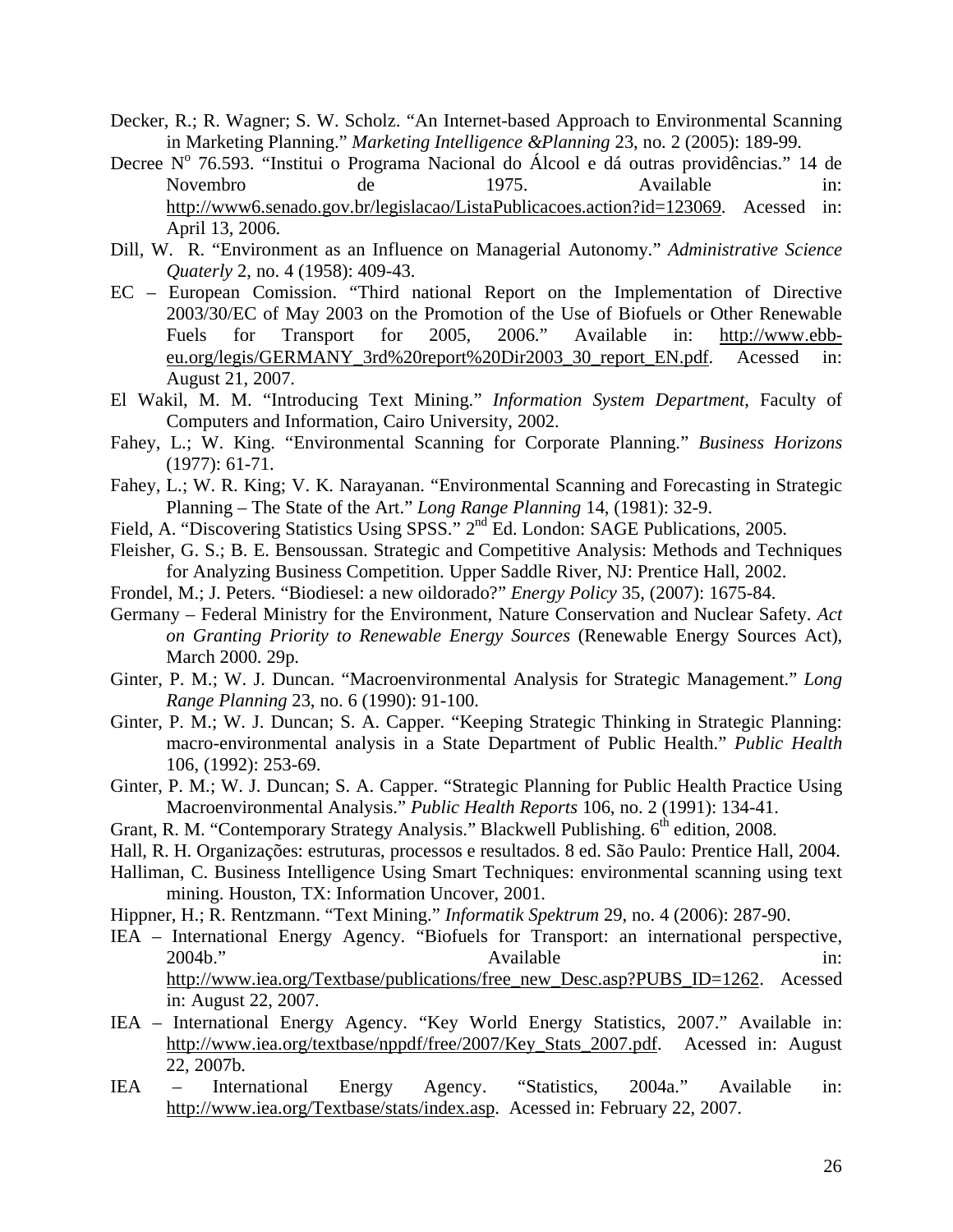- Jing, L.; H. Huang; H. Shi. "Improved Feature Selection Approach TF-IDF in Text Mining." *Proceedings of the First International Conference on Machine Learning and Cybernetics*, Beijing, China, 4-5 November 2002. pp. 944-946.
- Jogaratnam, G.; R. Law. "Environmental Scanning and Information Source Utilizations: exploring the behavior of Hong Kong hotel and turism executives." *Journal of Hospitality & Tourism Research* 30, no. 2 (2006): 170-90.
- Johnson, G.; K. Scholes; R. Whittington. Exploring Corporate Strategy: Text and Cases.  $8<sup>th</sup>$  ed. Harlow: Pearson, 2008.
- Karanikas, H.; B. Theodoulidis. Knowledge Discovery in Text and Text Mining Software, *Centre for Research in Information Management, Department of Computation*, UMIST, Manchester, UK, 2002. Available in: http://www.crim.co.umist.ac.uk. Acessed in: April 26, 2006.
- Keegan, W. J. "Multinational Scanning: a study of the information sources utilized by headquarters executives in multinational companies." *Administrative Science Quarterly* 19, no. 3 (1974): 411-21.
- Kintisch, E.; K. Buckheit. "Along the Road From Kyoto." *Science* 311, (2006): 1702-03.
- Lau, K.; K. Lee; Y. Ho. "Text Mining for the Hotel Industry." *Cornell Hotel and Restaurant Administration Quarterly* 46, no. 3 (2005): 344-62.
- Leidecker, J. K.; A. V. Bruno. "Identifying and Using Critical Success Factors." *Long Range Planning* 17, no. 1 (1984): 23-32.
- Leonidou, L. C. "Finding the Right Information Mix for the Export Manager." *Long Range Planning* 30, no. 4 (1997): 572-84.
- Liddy, E. D. "Text Mining." *Bulletin of the American Society for Information Science*, October/November 2000.
- Liu, S. "Business Environment Scanner for Senior Managers: towards active executive support with intelligent agents." *Expert Systems with Applications* 15, (1998): 111-21.
- Liu, S.; E. Turban; M. K. O. Lee. "Software Agents for Environmental Scanning in Electronic Commerce." *Information Systems Frontiers* 2, no. 1 (2000): 85-98.
- Myers, K. "Technology for the Environmental Scanning Process." *Systemic Practice and Action Research* 12, no. 4 (1999): 409-24.
- Ngamkroeckjoti, C.; L. M. Johri. "Management of Environmental Scanning Processes in Large Companies in Thailand." *Business Process Management* 6, no. 4 (2000): 331-41.
- PK Protocolo De Kyoto. Artigos do Protocolo de Quioto à Convenção-Quadro das ações Unidas sobre Mudança do Clima, 1997.
- Preble, J. F.; P. A. Rau; A. Reichel. "The Environment Scanning Practices of U.S. Multinationals in the Late 1980's." *Management International Review* 28, no. 4 (1998): 4-14.
- Provalis Reasearch. "WordStat: Content Analysis Module for SIMSTAT & QDA Miner User´s Guide." Montreal, Canadá, 2005.
- Reusswig, F.; H. Lotze-Campen; K. Gerlinger. "Changing Global Lifestyle and Consumption Patterns: the case of energy and food." *PERN Workshop on Population, Consumption and the Environment,* 2003.
- Rimal, A. P.; W. Moon; S. Balasubramanian. "Agro-biotechnology and organic food purchase in the United Kingdom." *British Food Journal* 107, no. 2 (2005): 84-97.
- Rumelt, R. P. "How much does industry matter?" *Strategic Management Journal* 12, (1991): 167-85.